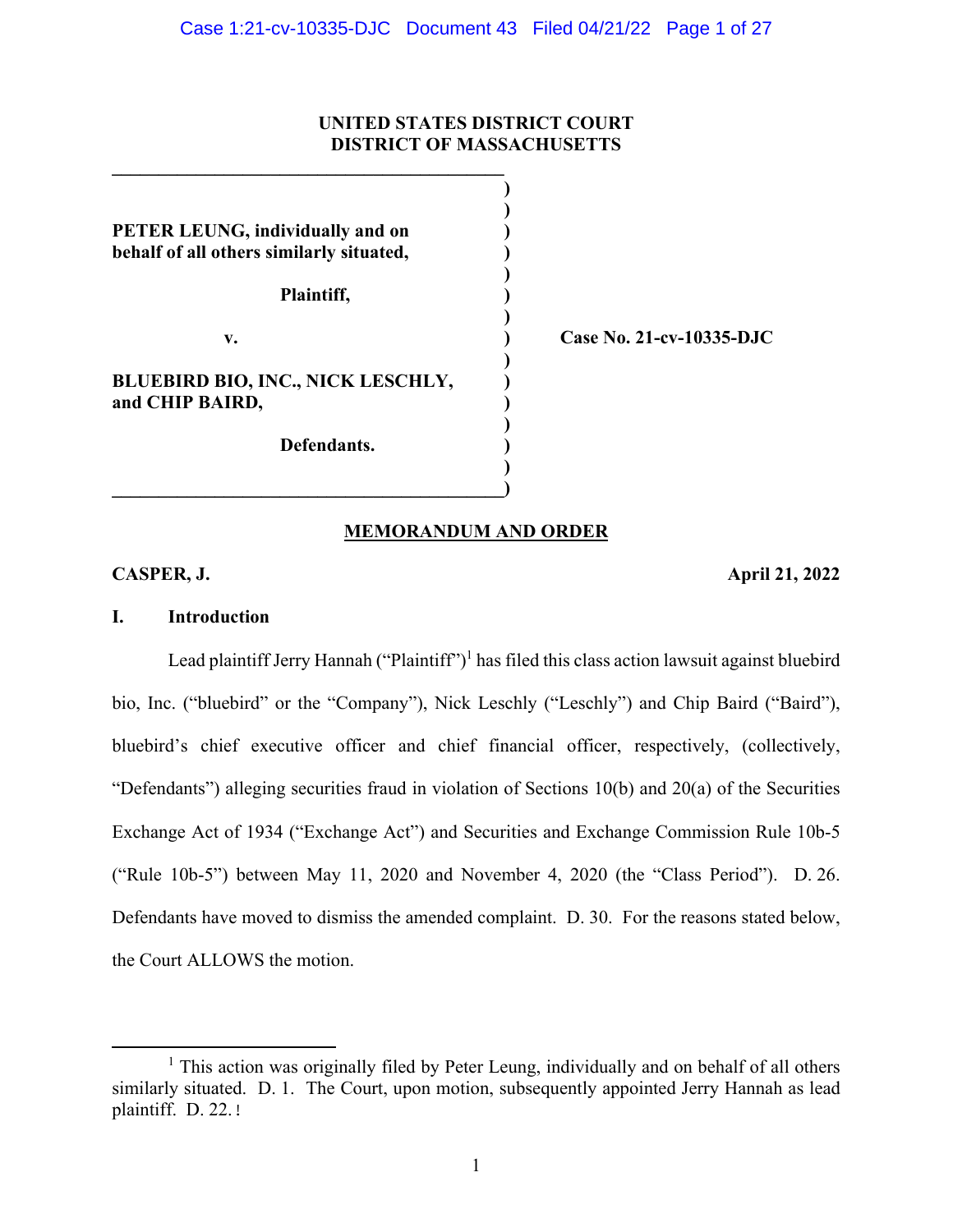### **II. Standard of Review**

For allegations of securities fraud under Sections 10(b) and 20(a) of the Exchange Act, a plaintiff "must plead the circumstances of the fraud with particularity, pursuant to Rule 9(b)," Hill v. Gozani, 638 F.3d 40, 55 (1st Cir. 2011), and, pursuant to the Private Securities Litigation Reform Act ("PSLRA"), must also "specify each statement alleged to have been misleading [and] the reason or reasons why the statement is misleading," id. (alteration in original) (citation and internal quotation marks omitted).

 As part of the inquiry under Tellabs v. Makor Issues & Rights, Ltd., 551 U.S. 308, 322–23 (2007), courts engage in a particularized scrutiny of private securities complaints. See, e.g., Zucco Partners, LLC v. Digimarc Corp., 552 F.3d 981, 996 (9th Cir. 2009). Nevertheless, the PSLRA's pleading standard is not an insurmountable bar. As required by Tellabs, the Court considers the allegations collectively to determine whether they give rise to a strong inference of scienter. Id. at 991–92 (citing Tellabs, 551 U.S. at 323).

 As with any Rule 12(b)(6) motion, the Court must "accept well-pleaded factual allegations in the complaint as true and view all reasonable inferences in the plaintiffs' favor." ACA Fin. Guar. Corp. v. Advest, Inc., 512 F.3d 46, 58 (1st Cir. 2008).

#### **III. Factual Background**

### **A. Materials Outside the Pleadings**

As a preliminary matter, Plaintiff argues that the Court may not consider, or may consider only in a limited capacity, eighteen exhibits marked A through R submitted by Defendants in connection with their motion to dismiss. D. 34 at 17–22; see D. 32. According to Plaintiff, the Court may consider Exhibits B, G, H, I, J, N, P and Q, which reference documents cited or quoted in the amended complaint, only for the purpose of assessing "the existence of warning language for purported forward-looking statements." D. 34 at 20–21. Further, Plaintiff contends that the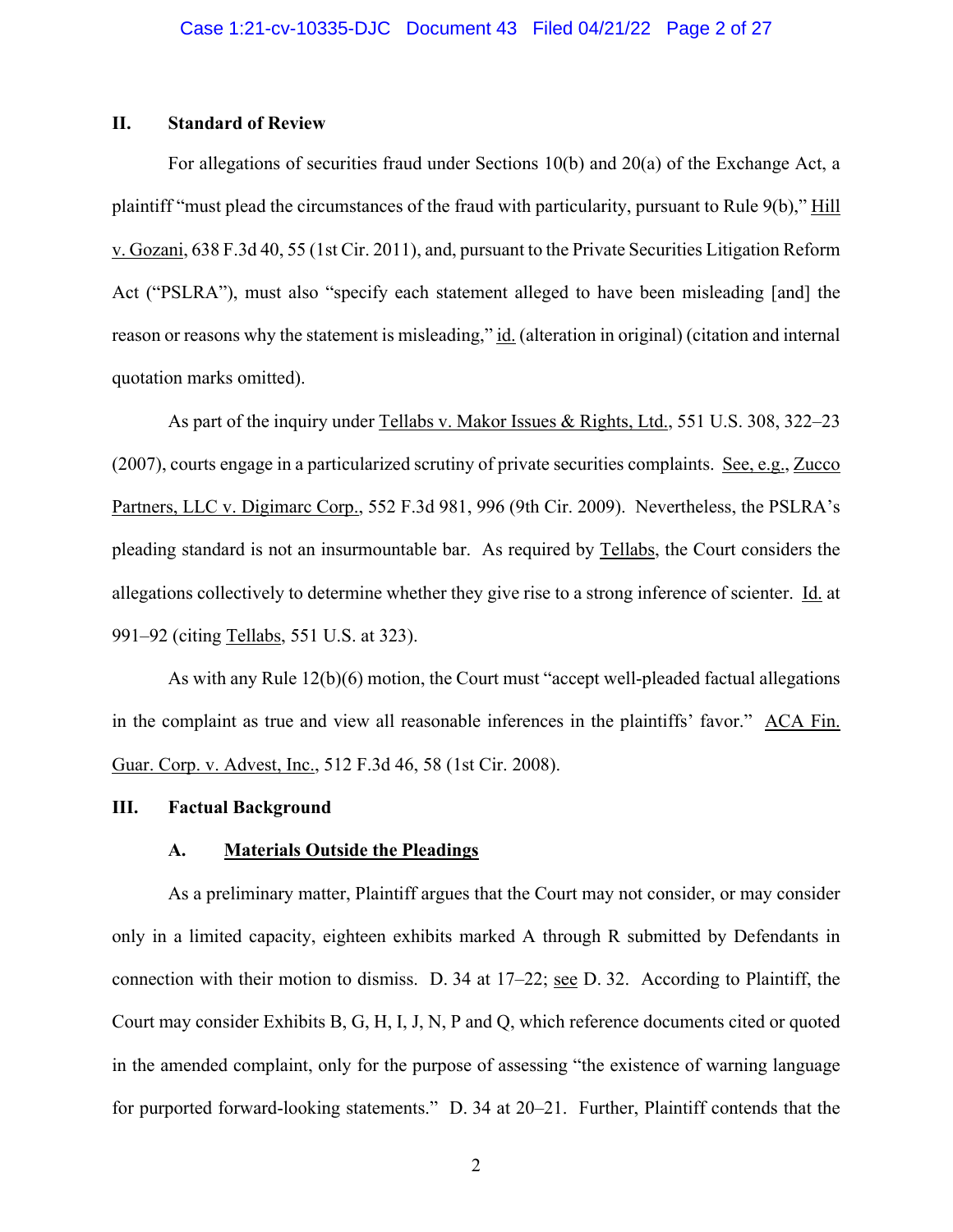#### Case 1:21-cv-10335-DJC Document 43 Filed 04/21/22 Page 3 of 27

Court may not consider Exhibits C through F, K through M, or O through R since they are neither referenced in the amended complaint nor submitted for any allowable purpose. Id. at 21–22.

At the motion to dismiss stage, the Court ordinarily "may not consider any documents that are outside of the complaint, or not expressly incorporated therein, unless the motion is converted into one for summary judgment." Alt. Energy, Inc. v. St. Paul Fire & Marine Ins. Co., 267 F.3d 30, 33 (1st Cir. 2001). "There is, however, a narrow exception 'for documents the authenticity of which are not disputed by the parties; for official public records; for documents central to plaintiffs' claim; or for documents sufficiently referred to in the complaint.'" Id. (quoting Watterson v. Page, 987 F.2d 1, 3 (1st Cir. 1993)).

 Exhibits B, G, H, I, J, N, P and Q—Securities and Exchange Commission ("SEC") filings, analyst conference call transcripts and a Food and Drug Administration ("FDA") guidance document—constitute documents "sufficiently referred to in the complaint" for consideration at the motion to dismiss stage. See Alt. Energy, 267 F.3d at 33; D. 32. Plaintiff argues that, while the Court may note these exhibits' existence, it may not consider them for the truth of any matter asserted therein. D. 34 at 19, 21. These exhibits, however, are "relevant not for the truth of anything asserted in [them]." See Torrens v. Lockheed Martin Servs. Grp., Inc., 396 F.3d 468, 473 (1st Cir. 2005). Rather, they address bluebird's representations to its investors and what, if any, FDA guidance was available to bluebird when it made those representations. Cf. id. (considering document "relevant . . . simply as a legally significant event, like a treaty or a will"); Kader v. Sarepta Therapeutics, Inc., No. 1:14-CV-14318-ADB, 2016 WL 1337256, at \*11 (D. Mass. Apr. 5, 2016) (considering FDA statements relevant to, among other things, "the total mix of information available to the market during the Class Period"). Accordingly, the Court may consider these exhibits without the restriction argued by Plaintiff.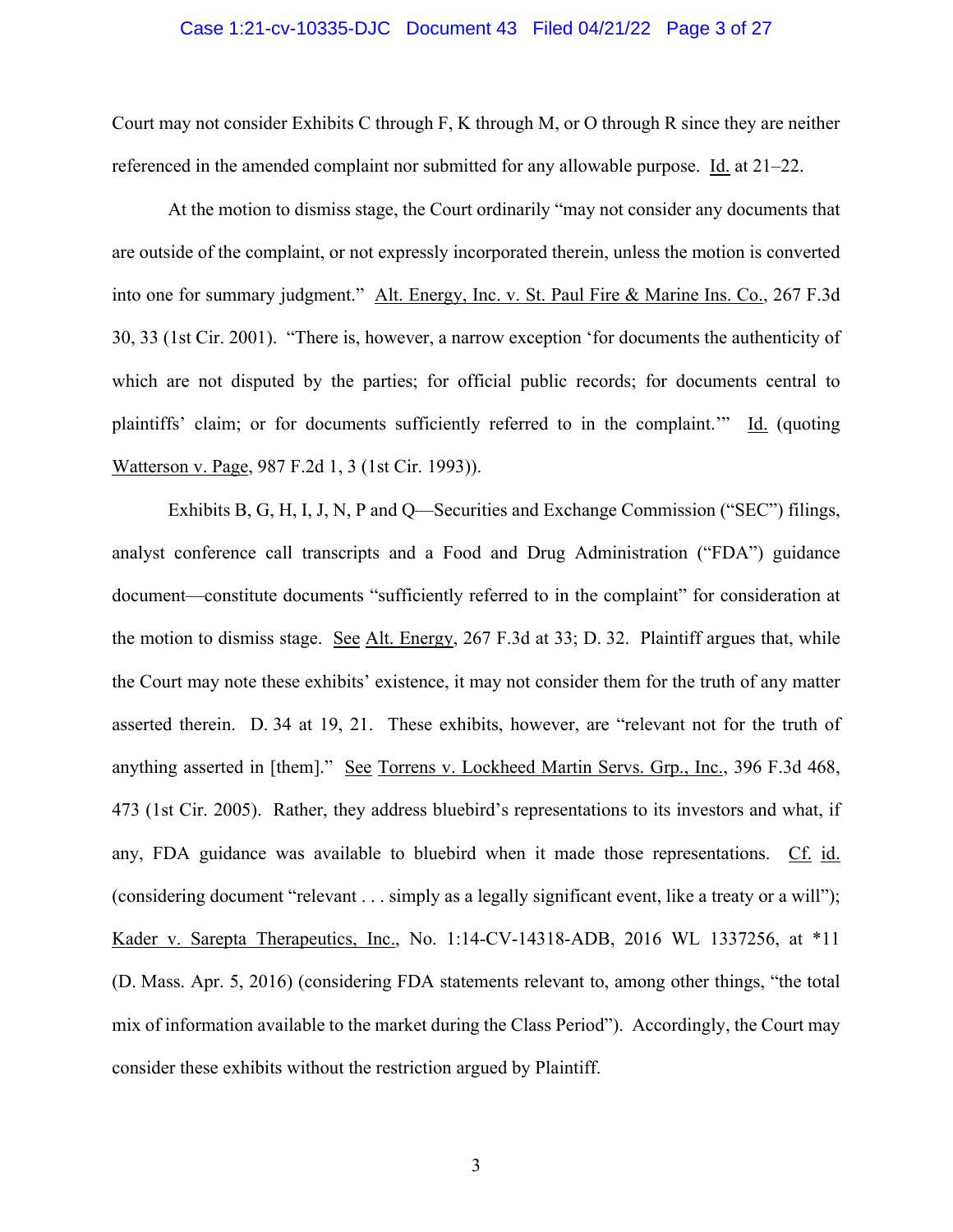### Case 1:21-cv-10335-DJC Document 43 Filed 04/21/22 Page 4 of 27

 The Court also may consider Exhibits C, D, E, F, G, K and R as official public records. See D. 32. While not referenced in the amended complaint, these exhibits contain excerpts from SEC filings and FDA documents proper for consideration at the motion to dismiss stage. See Apotex Inc. v. Acorda Therapeutics, Inc., 823 F.3d 51, 59–60 (2d Cir. 2016) (considering FDA guidance at motion to dismiss stage because it "is publicly available and its accuracy cannot reasonably be questioned"); Leavitt v. Alnylam Pharms., Inc., 525 F. Supp. 3d 259, 266 n.1 (D. Mass. 2021) (stating that the court "may, in its discretion, take judicial notice of FDA documents"); In re Vertex Pharms. Inc., Sec. Litig., 357 F. Supp. 2d 343, 352 n.4 (D. Mass. 2005) (taking judicial notice of FDA policy "as a matter of public record"); In re Stone & Webster, Inc., Sec. Litig., 253 F. Supp. 2d 102, 128 n.11 (D. Mass. 2003) (explaining that a district court may "consider documents required to be filed, and actually filed, with the SEC on a motion to dismiss").

 By contrast, Exhibits L, M and O do not fall within any of the exceptions for consideration at this stage. Exhibit L purports to be an academic journal article. D. 32-12. Exhibits M and O purport to be conference presentation transcripts neither referenced in the amended complaint nor included in any public SEC filing. D. 32-13; D. 32-15. These documents "are not properly before the Court, nor are they essential to evaluating the sufficiency of the [c]omplaint." See Kader, 2016 WL 1337256, at \*10 (granting motion to strike exhibits attached to declaration in support of defendants' motion to dismiss). Accordingly, the Court has not considered these three exhibits in the resolution of the motion to dismiss.

### **B. Factual Allegations**

The following facts are drawn from Plaintiff's amended complaint, D. 26, and from the exhibits Defendants filed in support of their motion, except Exhibits L, M and O, as discussed above, see D. 32.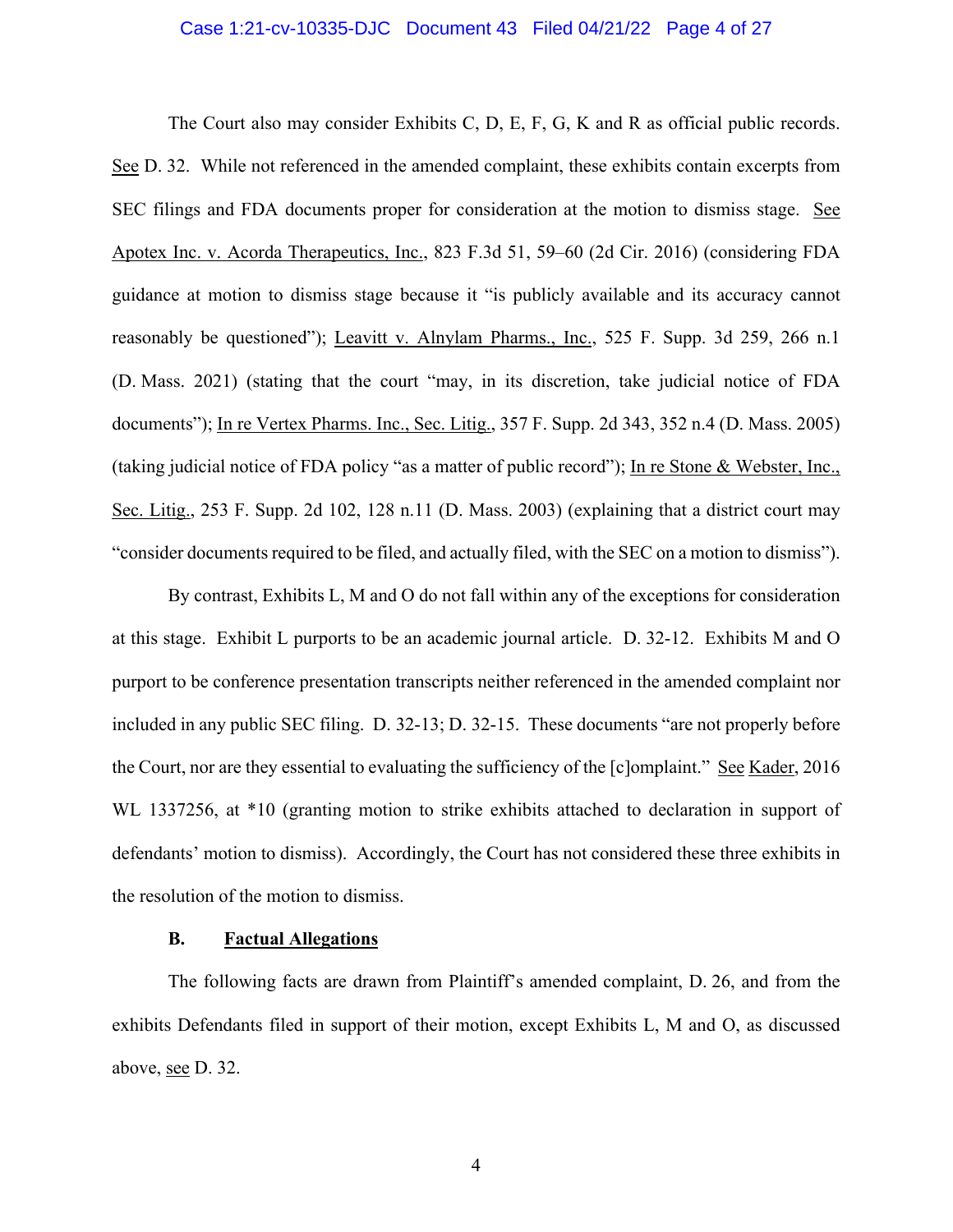#### Case 1:21-cv-10335-DJC Document 43 Filed 04/21/22 Page 5 of 27

### *1. Bluebird plans to apply for FDA approval of LentiGlobin*

Bluebird is a biotechnology company that develops gene therapies for severe genetic diseases and cancer. D. 26 ¶ 6. The Company uses lentiviral vectors to introduce a functional copy of a gene to a patient's own stem cells *ex vivo* (i.e., outside the patient) and then the modified stem cells with the functional gene are reinserted into the patient. Id. ¶¶ 29, 32.Bluebird's gene therapy programs in development include LentiGlobin for the treatment of sickle cell disease ("LentiGlobin"). Id. ¶¶ 6, 30. Sickle cell disease ("SCD") is a hereditary blood disorder with significant negative health effects caused by a mutation in the beta-globin gene that results in polymerized hemoglobin and abnormal red blood cell function. Id. ¶ 30. Currently, treatments for the disease are limited to chronic blood transfusions and hydroxyurea, a generic drug. Id. ¶ 31. LentiGlobin is designed to be a one-time treatment that would use bluebird's lentiviral vector platform to replace damaged cells' mutated beta-globin genes, enabling SCD patients to form normally functioning hemoglobin and normal red blood cells. Id. ¶¶ 32–33.

Bluebird announced plans to apply for FDA approval to market LentiGlobin. See id. ¶¶ 7, 53.If approved, LentiGlobin could be a "blockbuster therapy" for bluebird, with analysts projecting peak global sales at \$2.1 billion, nearly as much as all of bluebird's other four products in development combined. Id. ¶ 34.

The process for obtaining FDA approval to market a biological product generally involves: (1) completion of nonclinical laboratory tests and animal studies; (2) submission of an application for an investigational new drug; (3) performance of adequate and well-controlled human clinical studies to establish the safety and efficacy of the product for its intended use; (4) submission of a Biologics License Application ("BLA") for marketing approval that includes evidence of safety, purity and potency from results of nonclinical testing and clinical studies; (5) inspections of the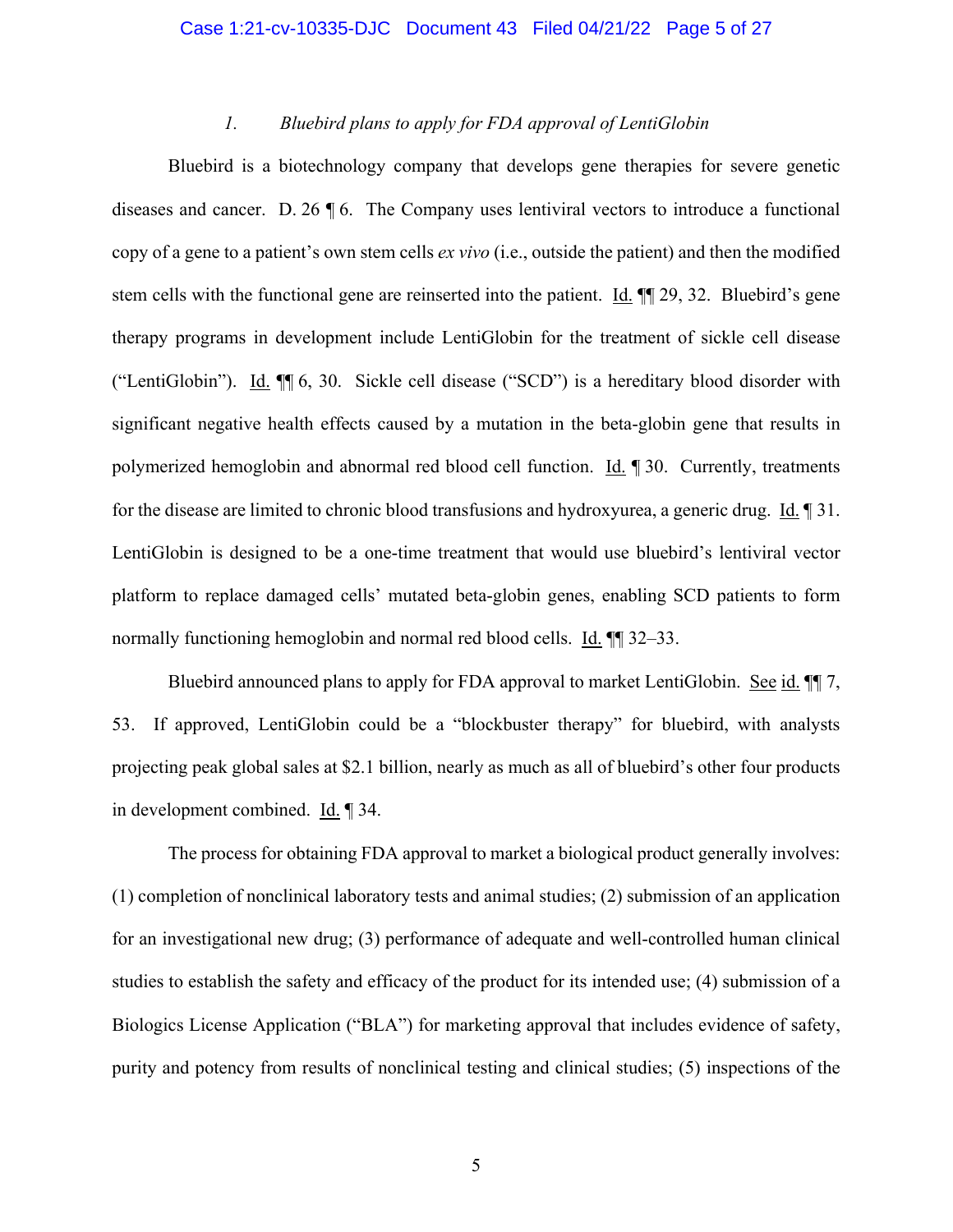## Case 1:21-cv-10335-DJC Document 43 Filed 04/21/22 Page 6 of 27

manufacturing facilities; (6) potential audit of nonclinical and clinical study sites; and (7) FDA review and approval of the BLA. Id. ¶ 50.

To submit a viable BLA, an applicant must demonstrate both adequate clinical results and the adequacy of its chemistry, manufacturing and controls ("CMC") for production to the FDA. Id. ¶ 9.Clinical studies of biological products are typically conducted in three sequential phases, which may overlap or be combined. Id.  $\parallel$  48. In Phase 1, the product is introduced into healthy subjects and tested for safety. Id. In Phase 2, the product is evaluated in a limited patient population preliminarily to evaluate the product's efficacy and optimal dosage. Id. In Phase 3, the product is evaluated in an expanded patient population at geographically dispersed clinical study sites to establish the product's overall risk-benefit ratio and provide an adequate basis for product labeling. Id.

The FDA has published guidance regarding the development and submission of gene therapy protocols, including on CMC-related issues. Id. ¶ 51. For example, in January 2020, the FDA issued a final guidance document "to inform sponsors how to provide sufficient CMC information required to assure product safety, identity, quality, purity, and strength (including potency) of the investigational product." Id.  $\parallel$  52; <u>see</u> D. 32-7 at 4. The document includes guidance on how gene therapy developers should account for changes in manufacturing processes during product development, stating: "[i]f you make significant manufacturing changes, then comparability studies may be necessary to determine the impact of these changes on the identity, purity, potency, and safety of the product." D. 26 ¶ 52; see D. 32-7 at 6. As with other FDA guidance documents, this guidance "do[es] not establish legally enforceable responsibilities" but instead "describe[s] the FDA's current thinking on a topic and should be viewed only as [providing] recommendations." D. 32-7 at 5.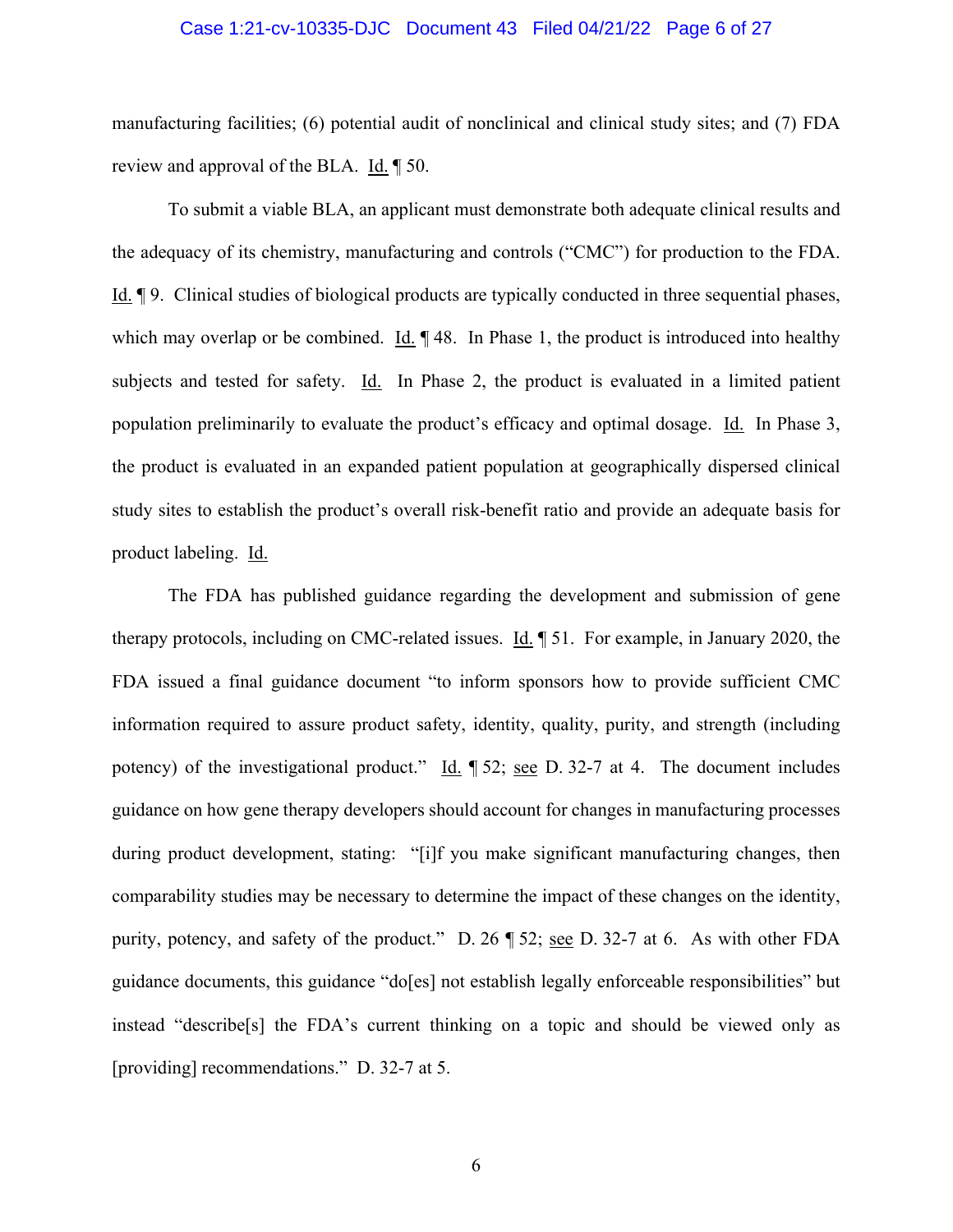## Case 1:21-cv-10335-DJC Document 43 Filed 04/21/22 Page 7 of 27

Bluebird has conducted multiple clinical studies for LentiGlobin, including a Phase 3 study involving the treatment of patients with SCD that was ongoing in 2020. D. 26 ¶¶ 35–36. These clinical studies used lentiviral vectors manufactured using an "adherent" process. Id. ¶ 37.In May 2020, bluebird announced that, for commercial purposes, it would shift to a "suspension-based" manufacturing process. Id. ¶ 40. Baird explained that this process would enable the Company to produce LentiGlobin more efficiently and at greater scale, which was "critical from both a cost of goods perspective and a capacity perspective" and a "key component" to "financial sustainability." Id. ¶¶ 41–42; see D. 32-9 at 8, 20. Around that time, numerous competitors were also seeking to develop gene treatment therapies and other alternative treatments for SCD. See D. 26 ¶¶ 39–40.

#### *2. Bluebird announces accelerated approval timeline*

On May 11, 2020, bluebird announced that it had reached "general agreement with FDA that the clinical data package required to support a BLA submission for [LentiGlobin] will be based on data from a portion of patients in the [Phase 1/2 clinical study] that have already been treated." Id. ¶ 54. Accordingly, the Company stated that it planned "to seek an accelerated approval and expect[ed] to submit the [BLA] for sickle cell disease in the second half of 2021." Id. ¶ 55. Defendants repeated similar statements that day in SEC filings and an analyst conference call. See, e.g., id. ¶¶ 59, 61, 63; D. 32-8 at 5; D. 32-9 at 6.When asked during the conference call how the newly announced suspension manufacturing process would impact the BLA submission, Leschly stated that "we don't anticipate that standing in the way." D. 26  $\parallel$  61; D. 32-9 at 20.

Bluebird simultaneously advised investors that it "anticipate[d] additional guidance from FDA regarding the commercial manufacturing process, including suspension lentiviral vector." D. 26 ¶ 55; see D. 32-8 at 5. During the May 11, 2020 conference call, one bluebird representative stated that "[t]he only other nuance . . . is to address alignment on CMC as well, and we have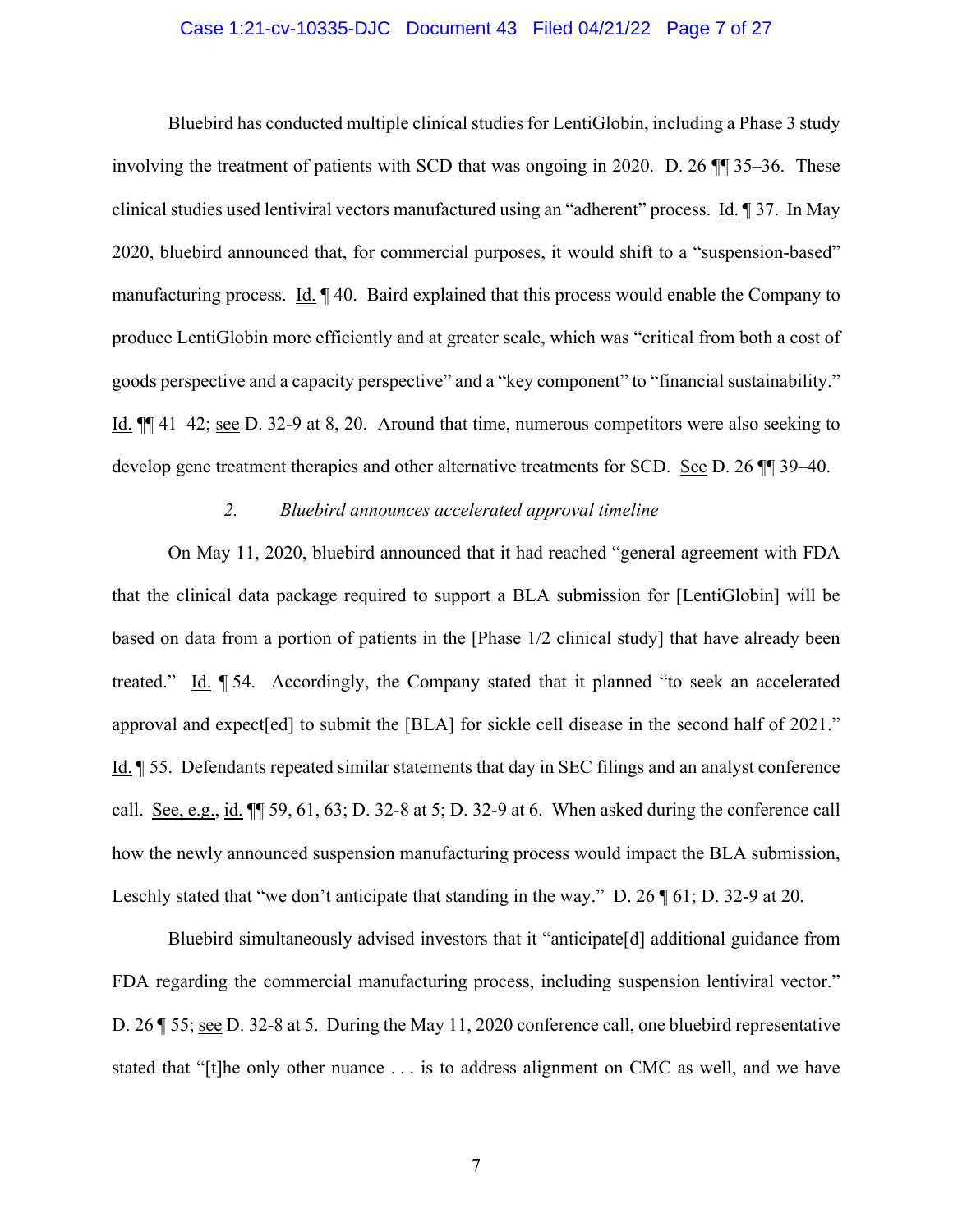### Case 1:21-cv-10335-DJC Document 43 Filed 04/21/22 Page 8 of 27

planned engagements coming up to ensure that we're aligned on that." D. 32-9 at 10. Bluebird's quarterly SEC filing for the first quarter of 2020 noted that, because the Company was "transitioning . . . to a scalable suspension process," in seeking regulatory approval it "may need to conduct additional studies to demonstrate comparability of the modified versions to earlier versions." D. 26 ¶ 65; D. 32-14 at 7. The filing further explained: "[w]e are engaged with regulatory agencies on the data that we will be required to collect to demonstrate comparability." D. 32-14 at 7. Moreover, the filing cautioned that bluebird's "ability to submit and obtain approval of a BLA is ultimately an FDA review decision" and, "[d]epending on the outcome of these ongoing clinical studies, the FDA may require that we conduct additional or larger pivotal trials before we can submit or obtain approval for a BLA." Id. at 8.

### *3. Bluebird announces public offering*

The day after bluebird announced its "general agreement with FDA," D. 26 ¶ 54, the Company's share price increased \$0.95 on unusually high trading volume, id. ¶ 69. On May 18, 2020, one week after the announcement, bluebird commenced a public offering. Id. ¶ 73.In connection with the offering, the Company filed a prospectus supplement,  $id$ .  $\parallel$  74, which confirmed that bluebird was "planning to seek an accelerated approval [for LentiGlobin] and expect[ed] to submit the BLA for sickle cell disease in the second half of 2021," id.  $\parallel$  77. Bluebird's share price rose \$0.48 on May 18, 2020 and another \$7.27 on May 20, 2020 to close at \$65.17. Id. ¶ 74. Through the public offering, bluebird sold 10.5 million shares of common stock at \$55.00 per share, raising aggregate net proceeds of \$541.5 million. Id. ¶ 75.

Bluebird previously reported in an SEC filing that it "has incurred losses since inception and to date has financed its operations primarily through the sale of shares of the Company's stock." Id. | 71. It further stated that "[t]he Company expects to continue to generate operating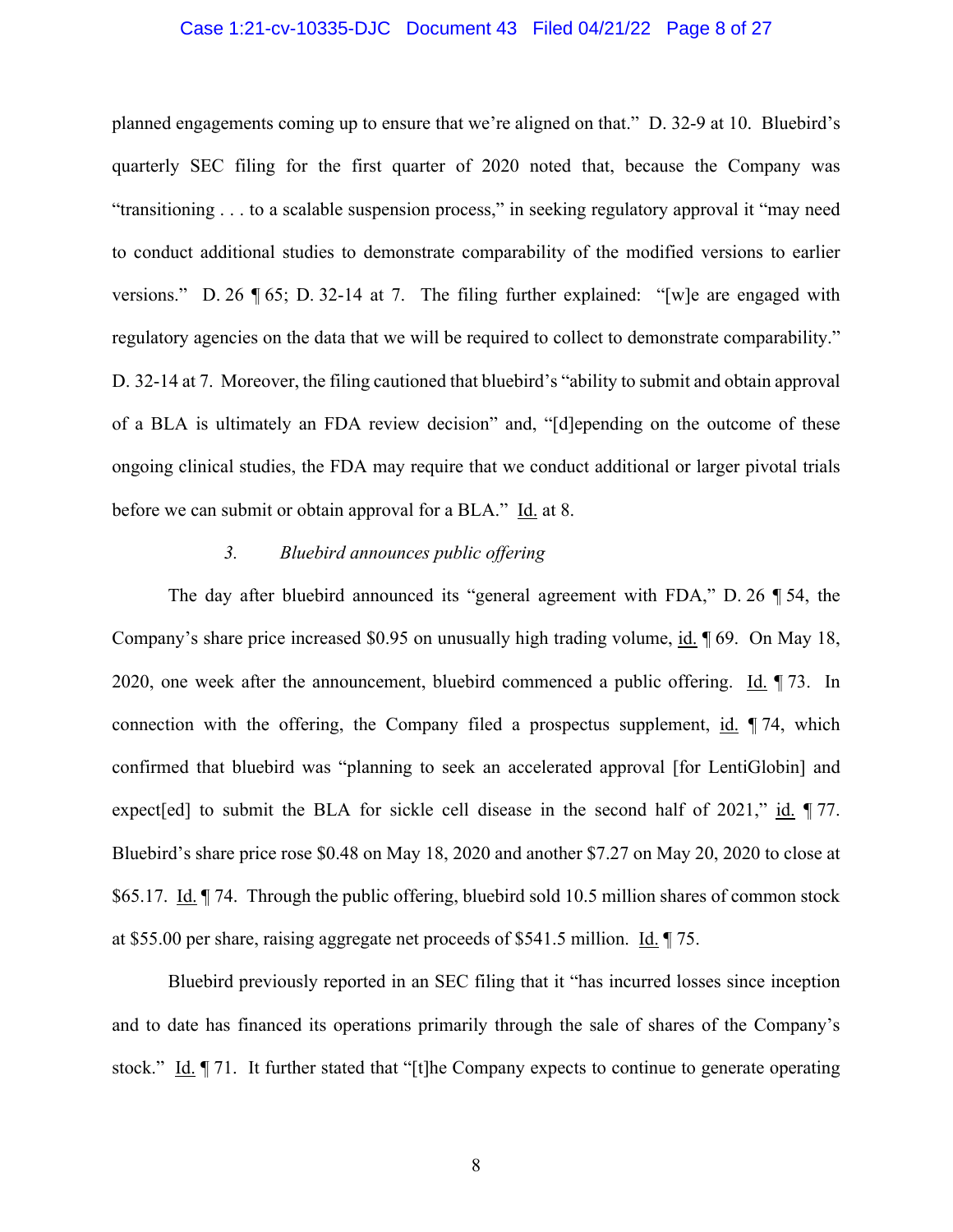### Case 1:21-cv-10335-DJC Document 43 Filed 04/21/22 Page 9 of 27

losses and negative operating cash flows for the next few years and will need additional funding to support its planned operating activities through profitability." Id.

#### *4. Bluebird announces delayed submission of licensing application*

On August 5, 2020, bluebird announced that it was transitioning to the new suspension manufacturing process for LentiGlobin. See D. 32-10 at 8.Bluebird maintained its stance regarding the LentiGlobin BLA submission timeline, announcing that it still intended to file its application for regulatory approval in the second half of 2021. D. 26 ¶¶ 80, 84.The Company again noted in a press release "the risk that our plans for submitting a BLA for LentiGlobin for SCD may be delayed if the FDA does not accept our comparability plans for the use of the suspension manufacturing process." Id. ¶ 82.Similarly, the Company's quarterly SEC filing stated: "[d]epending on the outcome of our ongoing and planned studies, the FDA may require that we conduct additional or larger clinical trials before our LentiGlobin product candidate is eligible for approval for the treatment of patients with SCD." D. 32-10 at 7. The filing further cautioned that "[t]he FDA may not agree with our plans for demonstrating comparability of the adherent manufacturing process to the suspension manufacturing for lentiviral vector, which may result in delays in our ability to submit a BLA for regulatory approval of LentiGlobin." D. 26 ¶ 88; D. 32-10 at 7–8 (noting the possibility that FDA "may require us to conduct additional studies, collect additional data, develop additional assays, or modify release specifications, which may delay our ability to submit a BLA . . . for regulatory approval").

On November 4, 2020, bluebird issued a press release stating that it no longer planned to submit its BLA for LentiGlobin in the second half of 2021. D. 26 ¶ 103. Bluebird explained that, with respect to the LentiGlobin comparability analysis, "FDA requested the use of drug product manufactured from sickle cell disease (SCD) patient cells in addition to healthy donors as well as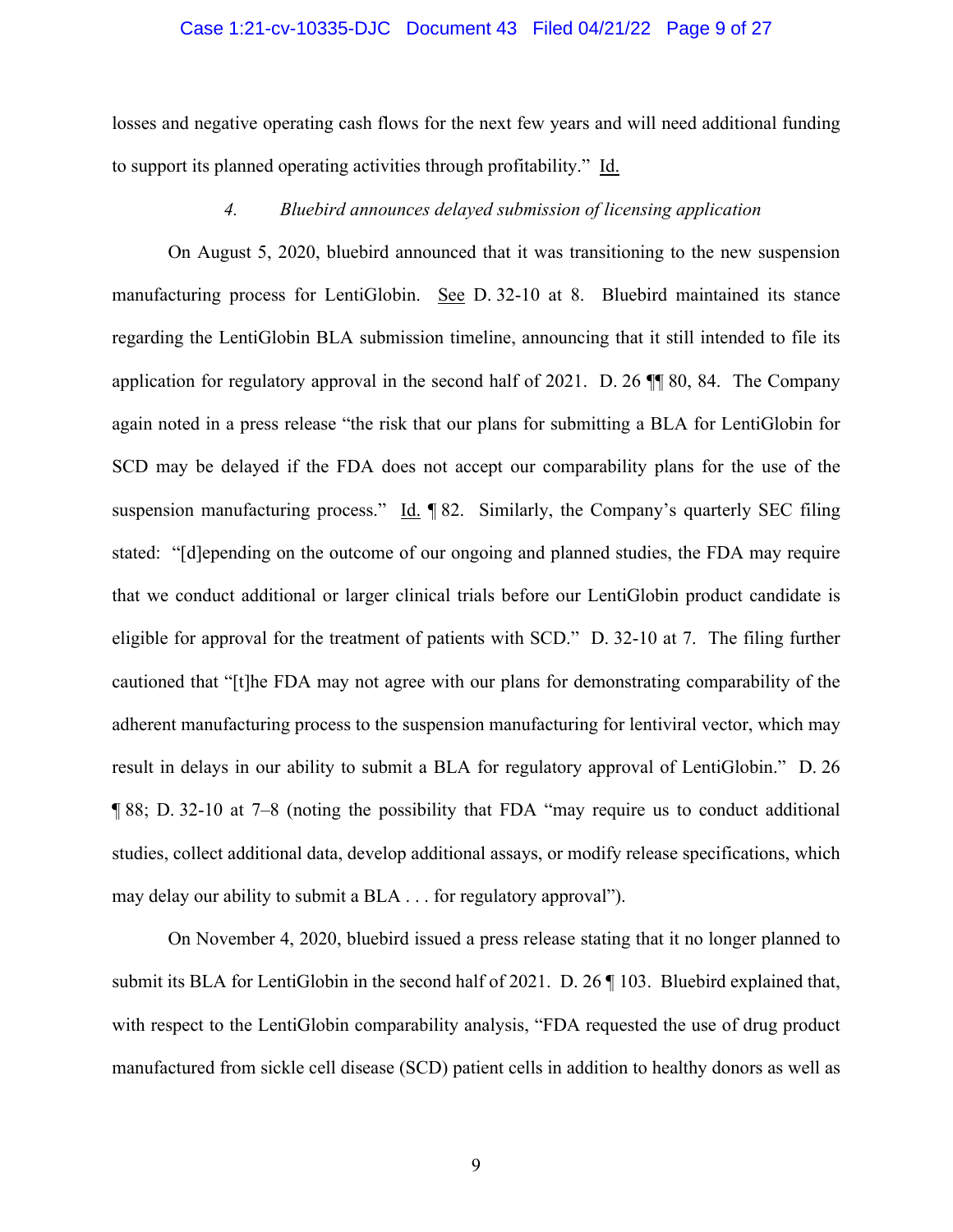### Case 1:21-cv-10335-DJC Document 43 Filed 04/21/22 Page 10 of 27

commercial lentiviral vector to demonstrate drug product comparability." Id. The Company stated that this would push the BLA submission to late 2022. Id.On an analyst conference call that day, Leschly said that, "[w]hile this interaction with the FDA confirmed the robustness of our clinical data package and overall CMC confidence, the requirements to demonstrate comparability are . . . different than the plan we proposed and expected." Id. ¶ 104. Leschly further explained that this change, along with COVID-19-related operational delays, caused the Company to "adjust[] the timing of the BLA submission back to the more conservative initial target timing of late 2022." Id.When asked for more detail regarding the FDA's rationale for requesting more comparability data, bluebird's chief medical officer, David Davidson, responded: "[i]n the past, we have used healthy donor cells in terms of demonstrating comparability.... [O]ur hope had been that normal volunteer cells would be acceptable given the robustness of the clinical data we're seeing, so far." Id. ¶ 105. The Company's chief technology and manufacturing officer, Derek Adams, further stated: "[t]he presumption, I guess, would be that the healthy donor cells . . . clearly don't allow us to be able to check the actual resulting potency of the drug product. . . . I want to presume that they are concerned about  $\dots$  checking the potency of the results  $\dots$ ." Id.

Following this announcement, bluebird's stock price fell \$9.72 per share, or 16.6%, to close at \$48.83 per share on November 5, 2020. Id. ¶¶ 5, 112.

### **IV. Procedural History**

 This class action was initiated on February 12, 2021 in the Eastern District of New York, D. 1, and later transferred to this Court, D. 11. Plaintiff filed an amended complaint on July 6, 2021. D. 26. Defendants now have moved to dismiss. D. 30. The Court heard the parties on the pending motion and took the matter under advisement. D. 38.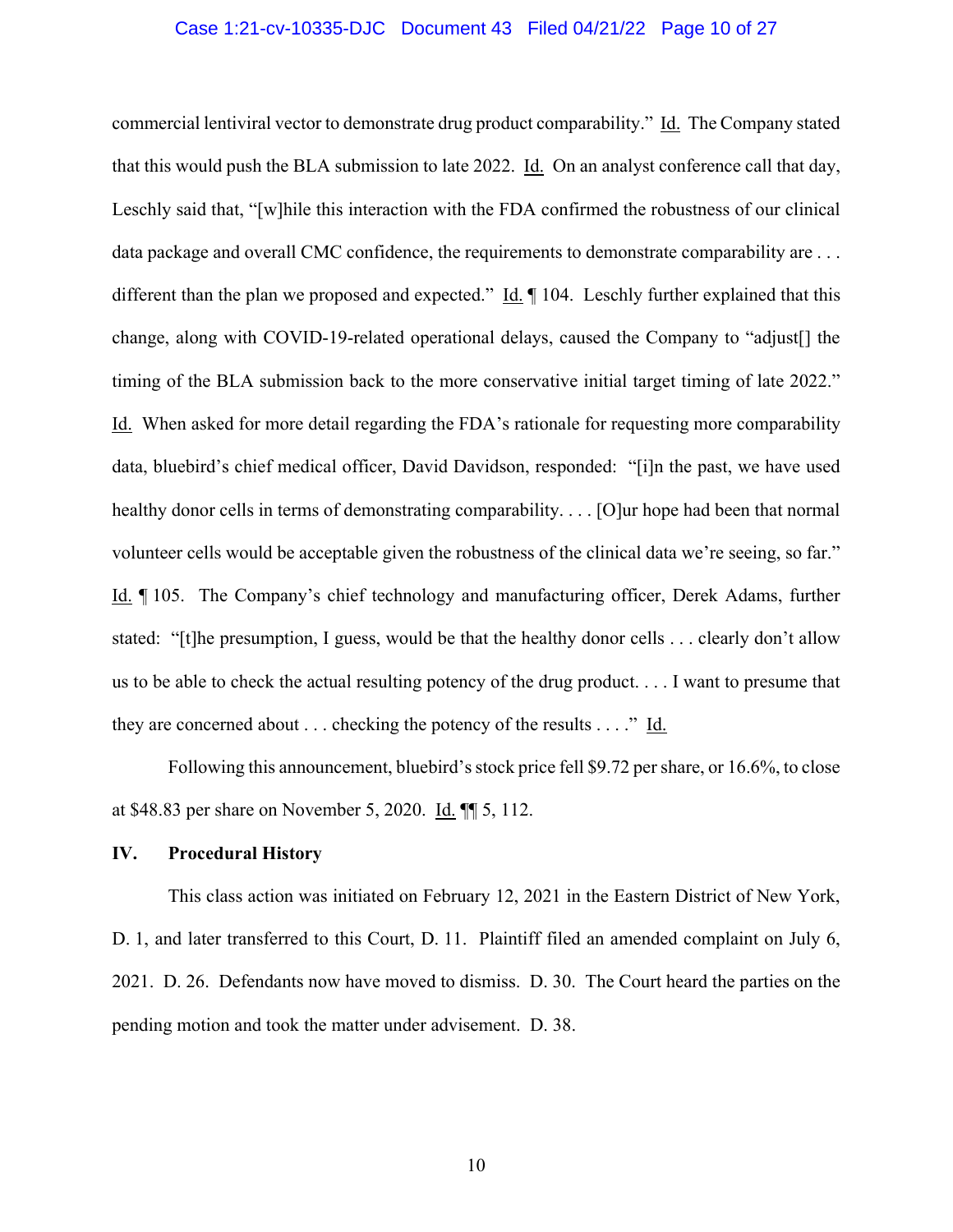### **V. Discussion**

#### **A. Section 10(b) and Rule 10b-5 Claim (Count I)**

To state a claim under Section 10(b) and Rule 10b-5, a plaintiff must adequately plead (1) a material misrepresentation or omission, (2) scienter, (3) a connection with the purchase or sale of a security, (4) reliance, (5) economic loss and (6) loss causation. Amgen Inc. v. Conn. Ret. Plans & Tr. Funds, 568 U.S. 455, 460–61 (2013). Defendants challenge the adequacy of the amended complaint's allegations regarding scienter, actionable misrepresentations or omissions and loss causation. D. 31 at 9–10.

#### *1. Scienter*

Defendants argue that Plaintiff has failed to allege facts supporting a strong inference of scienter. Id. at 19–29. "Scienter is defined as either the 'intentional or willful conduct designed to deceive or defraud investors' or 'a high degree of recklessness.'" Metzler Asset Mgmt. GmbH v. Kingsley, 928 F.3d 151, 158 (1st Cir. 2019) (quoting In re Biogen Inc. Sec. Litig., 857 F.3d 34, 41 (1st Cir. 2017)). Recklessness in this context refers to "a highly unreasonable omission" involving "an extreme departure from the standards of ordinary care, and which presents a danger of misleading buyers and sellers that is either known to the defendant or is so obvious that the actor must have been aware of it." Brennan v. Zafgen, Inc., 853 F.3d 606, 613 (1st Cir. 2017) (citation and internal quotation marks omitted). This "definition of recklessness does not encompass ordinary negligence and is closer to a lesser form of intent." Greebel v. FTP Software, Inc., 194 F.3d 185, 199 (1st Cir. 1999). Defendants must have had the requisite scienter at the time of the allegedly fraudulent statements. In re Ariad Pharms., Inc. Sec. Litig., 842 F.3d 744, 751–52 (1st Cir. 2016).

The PSLRA's requirement to plead facts giving rise to a "strong inference" of scienter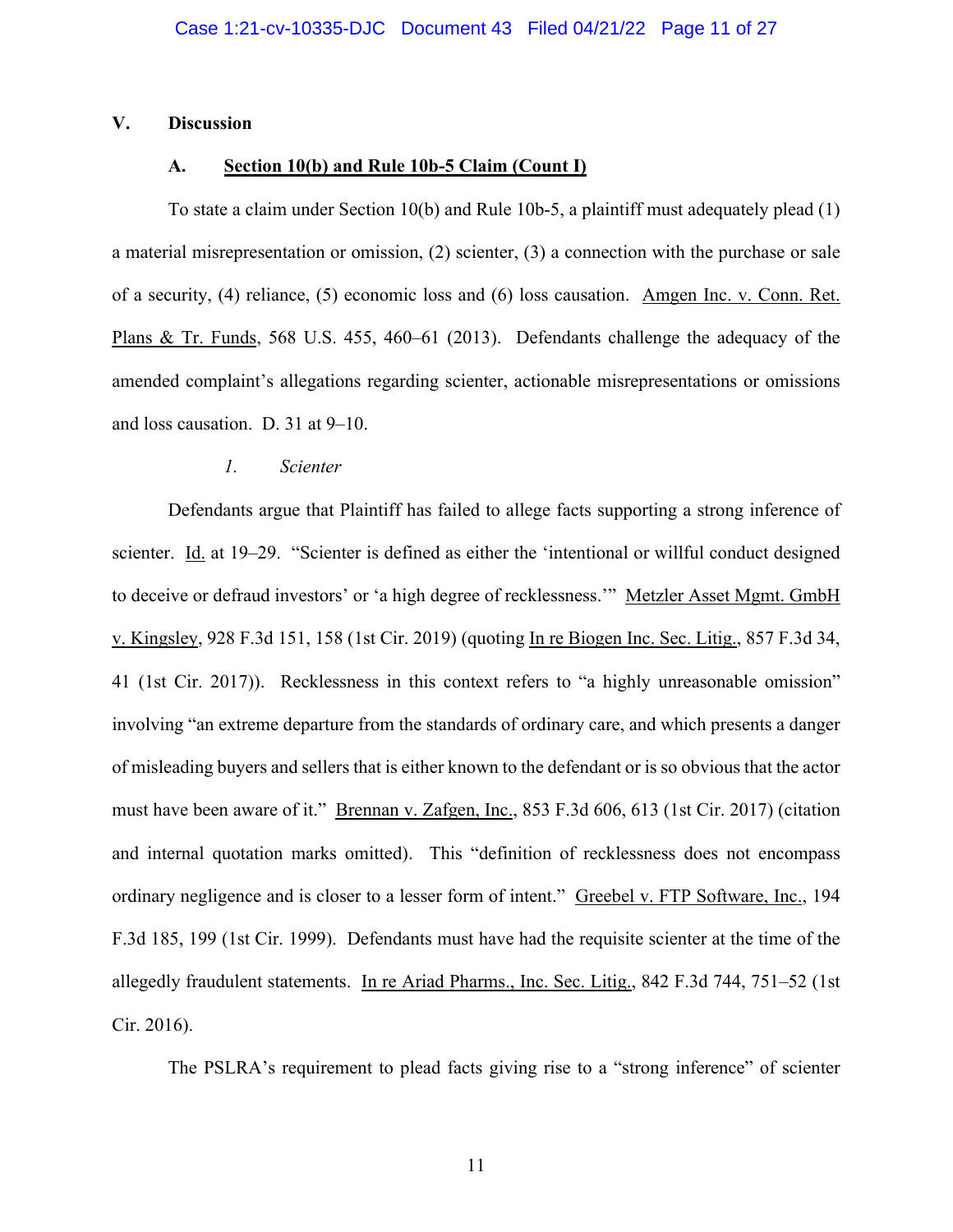## Case 1:21-cv-10335-DJC Document 43 Filed 04/21/22 Page 12 of 27

means that "[a] complaint will survive . . . only if a reasonable person would deem the inference of scienter cogent and at least as compelling as any opposing inference one could draw from the facts alleged." Tellabs, 551 U.S. at 324. Thus, in evaluating securities class action complaints, courts "must take into account plausible opposing inferences." Id. at 323–24 (instructing courts to "consider plausible, nonculpable explanations for the defendant's conduct, as well as inferences favoring the plaintiff"). This is necessarily a fact-specific inquiry, Aldridge v. A.T. Cross Corp., 284 F.3d 72, 82 (1st Cir. 2002), which may rely upon indirect evidence of scienter, Greebel, 194 F.3d at 195, 202. Courts conducting such an inquiry must determine "whether all of the facts alleged, taken collectively, give rise to a strong inference of scienter, not whether any individual allegation, scrutinized in isolation, meets that standard." Tellabs, 551 U.S. at 322–23 (emphasis omitted).

#### a) Intentional or Reckless Disregard of Plan's Deficiency

Plaintiff claims that Defendants intentionally or recklessly disregarded that the comparability plan could not show the comparable potency of LentiGlobin when manufactured using the suspension process because the plan did not involve using SCD patient cells. D. 34 at 24. For support, Plaintiff primarily relies upon alleged statements made by Derek Adams, bluebird's chief technology and manufacturing officer, on a November 4, 2020 analyst conference call, D. 34 at 25; see D. 26 ¶ 105, and FDA guidance regarding the potential need for comparability studies upon significant changes to manufacturing methods, D. 34 at 26; see D. 26 ¶ 52.

As Defendants argue, however, such allegations do not support that Defendants intentionally or recklessly disregarded the comparability plan's deficiency. See D. 31 at 22; D. 37 at 10–11. Derek Adams made his statements regarding the comparability plan's ability to assess potency after the FDA had already provided feedback on the plan. See D. 26 ¶ 105. In context,

12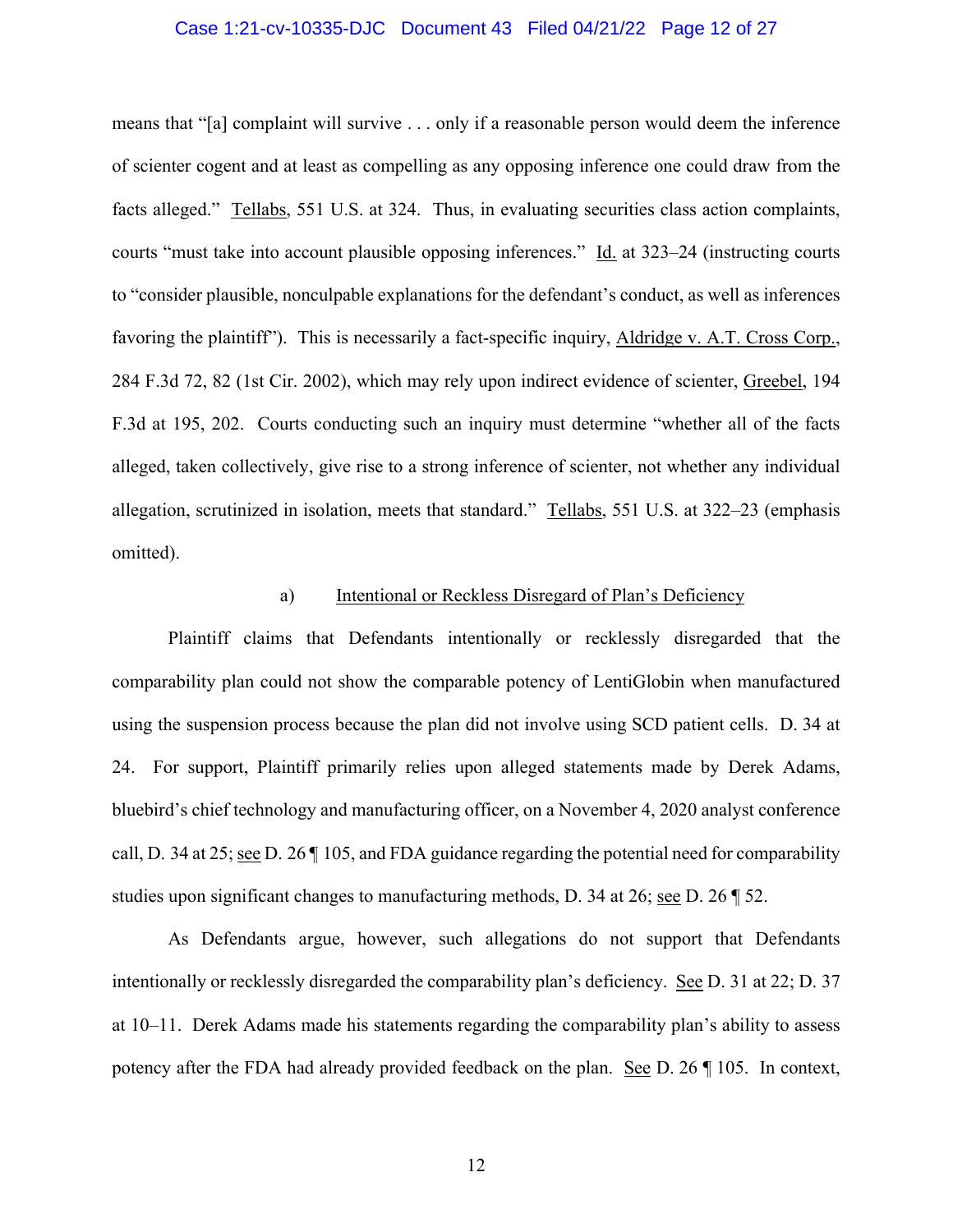### Case 1:21-cv-10335-DJC Document 43 Filed 04/21/22 Page 13 of 27

Derek Adams's statements attempted to explain the FDA's position; they did not constitute an admission of bluebird's prior knowledge of the plan's deficiency. See id. (stating that "[t]he presumption, I guess, would be that the healthy donor cells . . . clearly don't allow us to be able to check the actual resulting potency of the drug product" and "I want to presume that they [i.e., FDA] are concerned about the potency"). Moreover, immediately prior to Derek Adams's statements, David Davidson, bluebird's chief medical officer, explained: "[i]n the past, we have used healthy donor cells in terms of demonstrating comparability. . . . [O]ur hope had been that normal volunteer cells would be acceptable given the robustness of the clinical data we're seeing, so far." Id. Taken together, these statements do not suggest that bluebird intentionally or recklessly disregarded that the FDA would require use of SCD patient cells in its comparability study. Instead, they indicate that bluebird believed prior to receiving the FDA's feedback that using healthy donor cells could demonstrate comparability.

 Further, the non-binding FDA guidance cited by Plaintiff, id. ¶ 52; D. 34 at 26, also does not support a strong inference of scienter. Such guidance noted that "[i]f you make significant manufacturing changes, then comparability studies may be necessary to determine the impact of these changes on the identity, purity, potency, and safety of the product." D. 26 ¶ 52. Such does not require manufacturers to conduct comparability studies, prescribe a way in which comparability studies must be conducted or state that potency must always be tested in comparability studies. See id. The guidance, therefore, does not support an inference that Defendants intentionally or recklessly disregarded that not using SCD patient cells in the comparability study would materially increase the risk of delay to the Company's projected FDA approval timeline.

As Defendants observe, D. 31 at 21; D. 37 at 8, the amended complaint does not otherwise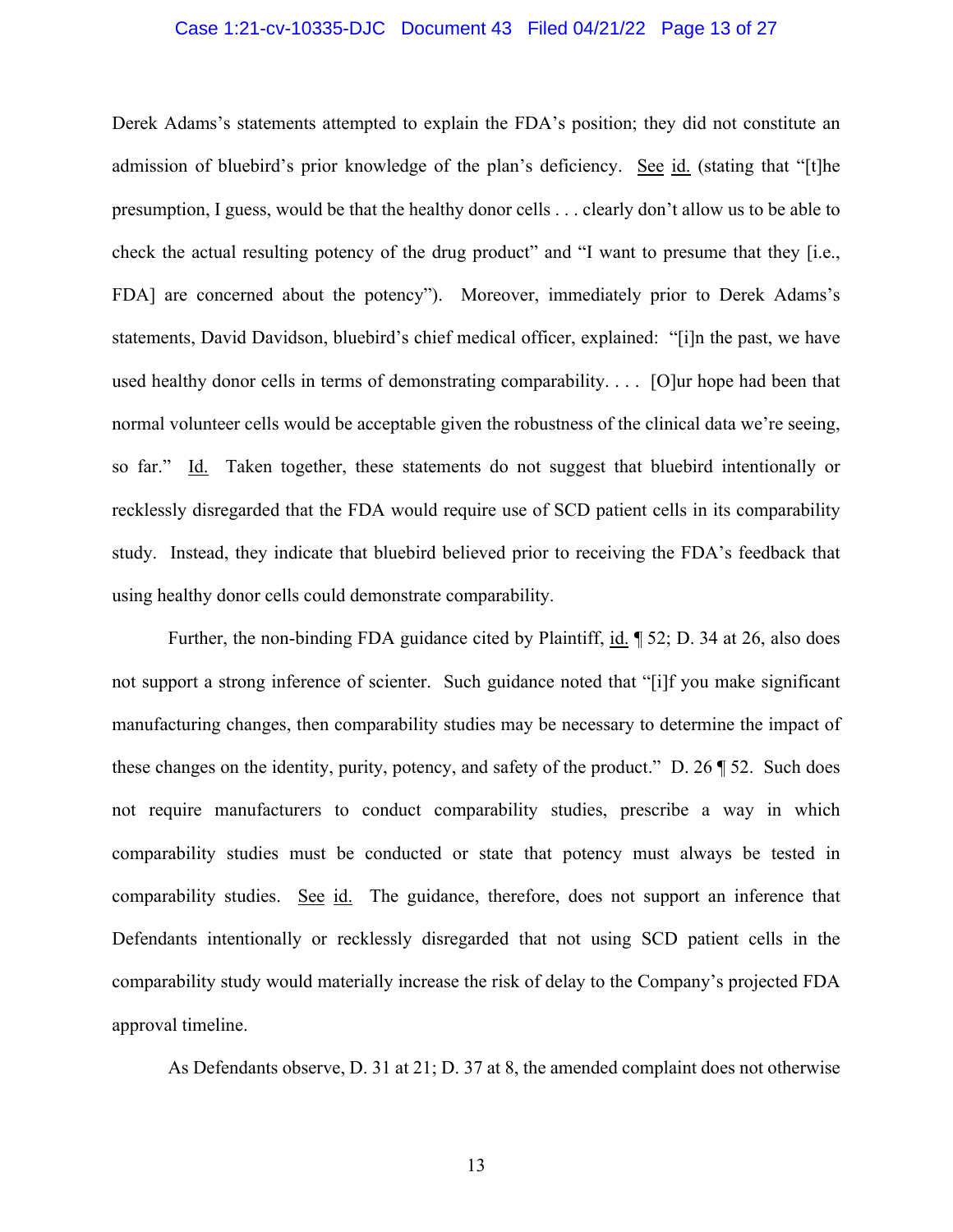## Case 1:21-cv-10335-DJC Document 43 Filed 04/21/22 Page 14 of 27

identify any admission, internal record, witnessed discussion or communication to suggest that bluebird knew or was warned that its proposed comparability plan would be insufficient to support a BLA, see generally D. 26. Without facts to support Plaintiff's assertion that the FDA was "highly likely to reject bluebird's plan" because it "could not show comparable potency at all," D. 34 at 26, such amounts to Plaintiff's own scientific opinion, which is insufficient support a claim of securities fraud. See Harrington v. Tetraphase, No. CV 16-10133-LTS, 2017 WL 1946305, at \*5 (D. Mass. May 9, 2017) (stating that "scientific opinions are just that: opinions"); In re Sepracor, Inc. Sec. Litig., 308 F. Supp. 2d 20, 35–36 (D. Mass. 2004) (rejecting scienter allegations based upon "subjective scientific disagreements"); In re Medimmune, Inc. Sec. Litig., 873 F. Supp. 953, 966–67 (D. Md. 1995) (rejecting scienter allegations because "[m]edical researchers may well differ over the adequacy of given testing procedures" and plaintiffs "pleaded no specific facts to show why [d]efendants knew or should have known [their use of blinding in a study] to be a problem").

Plaintiff's allegations, therefore, constitute a claim of "fraud by hindsight"—that is, "'contrast[ing] a defendant's past optimism with less favorable actual results' in support of a claim of securities fraud." ACA Fin., 512 F.3d at 62 (quoting Shaw v. Digital Equip. Corp., 82 F.3d 1194, 1223 (1st Cir. 1996)); see Corban v. Sarepta Therapeutics, Inc., 868 F.3d 31, 39 (1st Cir. 2017) (rejecting that "overly optimistic" announcement regarding likelihood of new drug application being accepted constituted securities fraud in absence of prior knowledge); Ganem v. InVivo Therapeutics Holdings Corp., 845 F.3d 447, 457 (1st Cir. 2017) (affirming dismissal where plaintiff did not "point to any FDA requirement" supporting contention that company should have known its projected timeline for submission of data was "impossible to achieve" and explaining that defendant did not commit securities fraud by failing to have "greater clairvoyance" (citation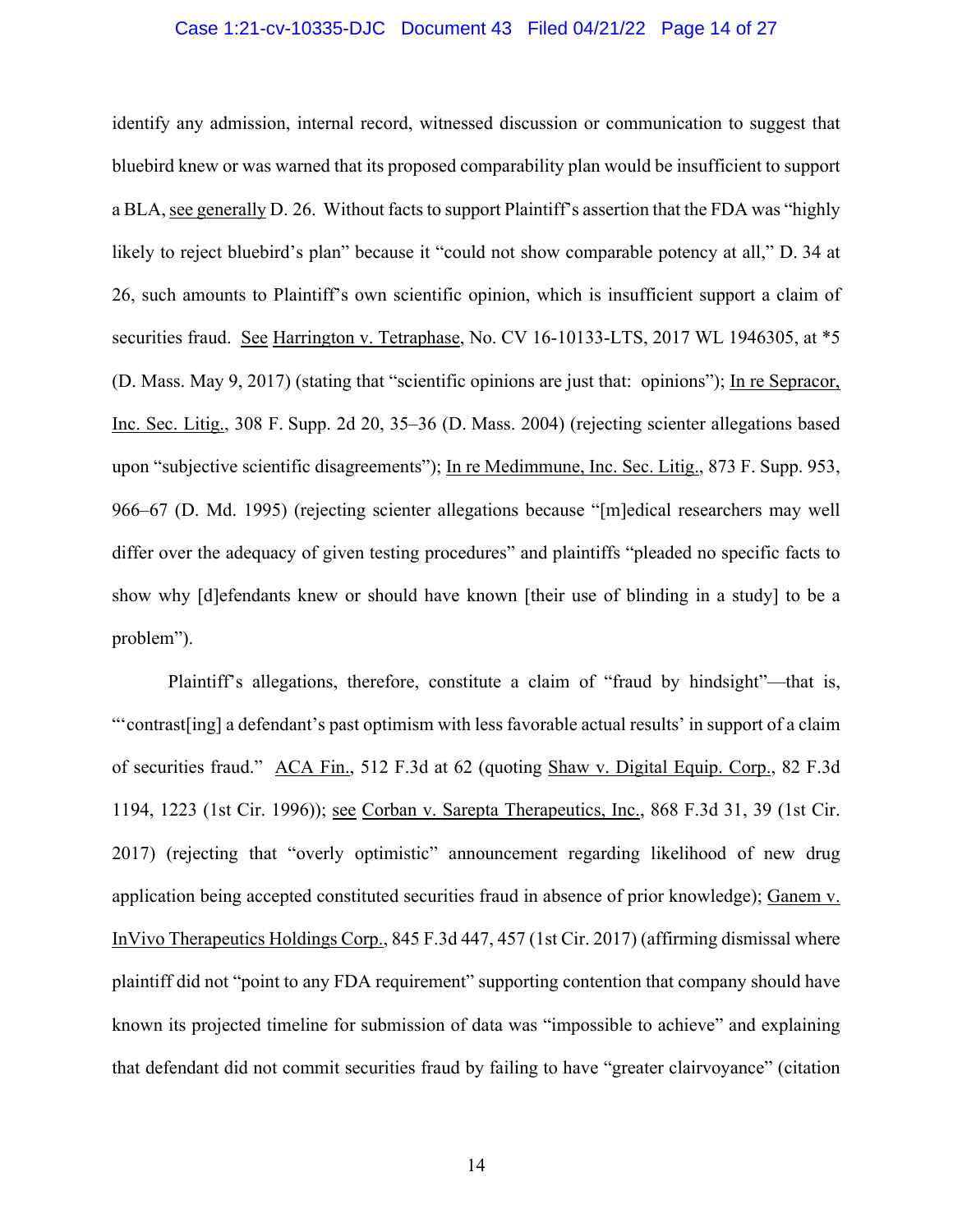## Case 1:21-cv-10335-DJC Document 43 Filed 04/21/22 Page 15 of 27

omitted)). In, for one example, Corban, the First Circuit affirmed the dismissal of a securities fraud class action complaint for lack of a strong inference of scienter despite the FDA expressing "serious concerns" to the company regarding the drug's potential approval several months before the relevant stock drop. Corban, 868 F.3d at 35, 38 (noting that the defendant's "mix of optimism and caution" "convey[ed] opinion more than fact" and "came replete with caveats").

Here, Defendants received no such warning from the FDA but did similarly caution investors. For one example, in announcing its plan to seek accelerated approval for LentiGlobin, bluebird noted its "general agreement with FDA" regarding the sufficiency of its "clinical data package" but also stated that it "anticipate[d] additional guidance from FDA regarding the commercial manufacturing process, including suspension lentiviral vector." D. 26 ¶¶ 54–55; see D. 32-9 at 10; D. 32-14 at 8. The Company, therefore, informed investors that its alignment with FDA was limited to the clinical data package. Bluebird also promptly disclosed the feedback it received from the FDA regarding its comparability plan, informing investors on November 4, 2020 that "FDA requested the use of drug product manufactured from [SCD] patient cells in addition to healthy donors as well as commercial lentiviral vector to demonstrate drug product comparability," pushing the BLA submission timeline to late 2022. D. 26 ¶ 103. Such "full and prompt disclosure ... further undercut<sup>[s]</sup> any inference of fraudulent intent." In re Genzyme Corp. Sec. Litig., 754 F.3d 31, 42 (1st Cir. 2014); see Fire & Police Pension Ass'n of Colo. v. Abiomed, Inc., 778 F.3d 228, 243 (1st Cir. 2015) (stating that company's prompt disclosure of FDA warning letter did not represent "the actions of a company bent on deceiving investors as to their future earnings prospects").

Cases upon which Plaintiff relies do not support the allegations of scienter. See D. 34 at 25 (citing In re Illumina, Inc. Sec. Litig., No. 3:16-CV-3044-L-KSC, 2018 WL 500990, at \*5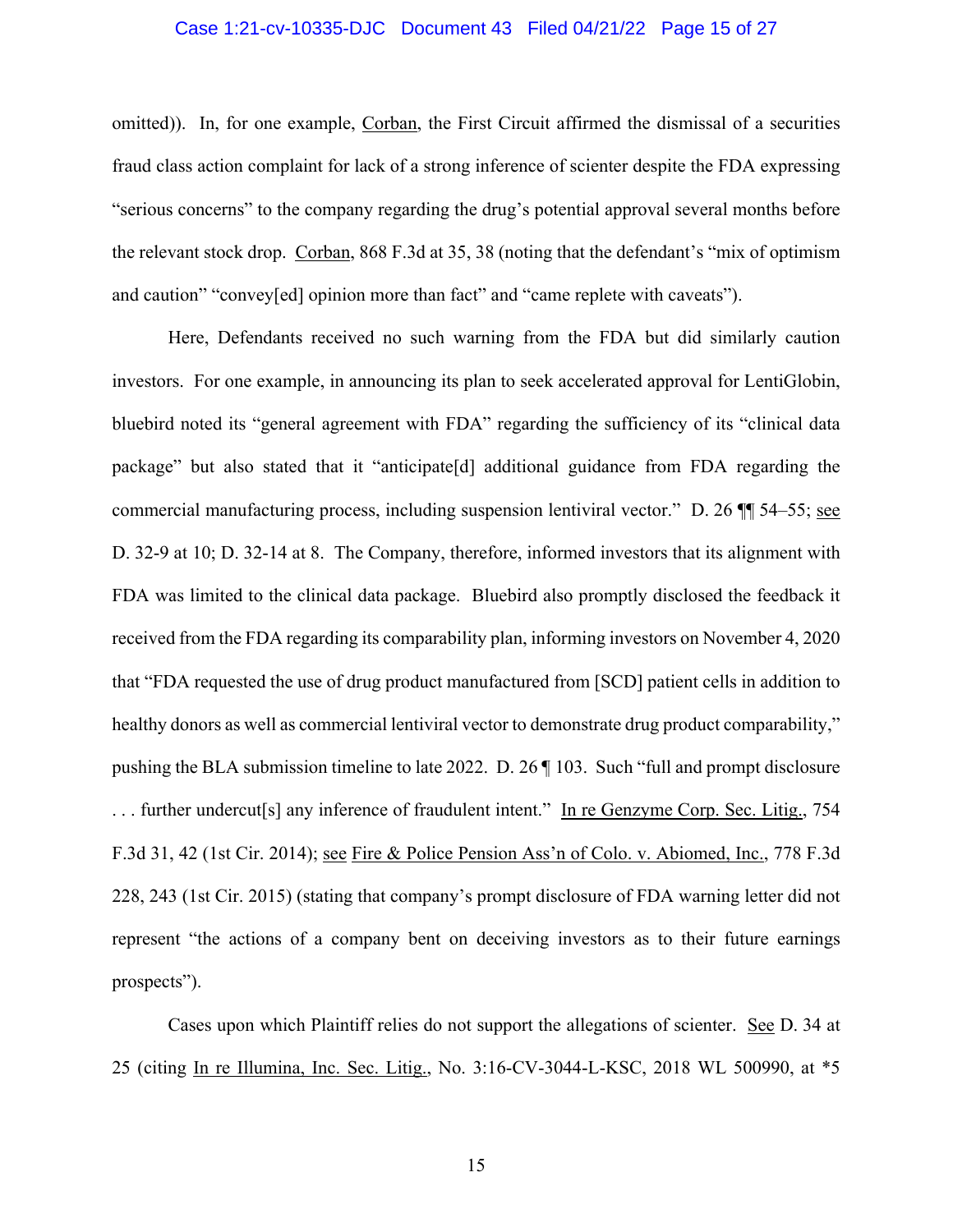## Case 1:21-cv-10335-DJC Document 43 Filed 04/21/22 Page 16 of 27

(S.D. Cal. Jan. 22, 2018); Todd v. STAAR Surgical Co., No. CV-14-05263-MWF-RZ, 2016 WL 6699284, at \*14 (C.D. Cal. Apr. 12, 2016)). For example, Illumina concluded that the plaintiffs adequately alleged scienter for false earnings guidance where the defendants forecasted a rise in sales when they knew sales were in decline, despite that it remained "possible" that the defendants believed the company could achieve its earnings guidance. Illumina, 2018 WL 500990, at \*5. There, the complaint alleged statements by the defendants indicating knowledge of declining sales. Id. Here, by contrast, Plaintiff has alleged no such statements.

Further, Todd concluded that allegations that the defendants knew facts "produc[ing] a sufficiently great possibility of a future [w]arning [l]etter" supported an inference of scienter. Todd, 2016 WL 6699284, at \*14. That case involved allegations indicating that the defendants knew about adverse observations during FDA inspections and so could have anticipated receiving a violation form and warning letter from the agency. Id. at \*12. In concluding that the plaintiff adequately pleaded scienter, the court noted alleged conversations between company management and the FDA inspector explicitly referencing the violations, as well as the defendants' familiarity with FDA procedures given the company's many past violations. Id. at  $*12-13$ . The case also involved undisclosed, repeated negative feedback from confidential witnesses who reported to management the substantial defects that ultimately formed the warning letter's basis. Id. at \*3–4. Contrastingly, while the amended complaint here does cite Defendants' "ample experience in the field" and previous "manufacturing issues," D. 26 ¶¶ 94–95, such is unlike the notice of warnings from the regulator and substantial defects giving rise to same in Todd and fails to support a claim of fraud. Cf. Whitehead v. Inotek Pharm. Corp., No. 17-CV-10025-LTS, 2018 WL 4732774, at \*4–5 (D. Mass. June 27, 2018) (rejecting argument that scienter could be inferred from defendants' knowledge of "certain negative outcomes in earlier trials" because it was "certainly plausible" that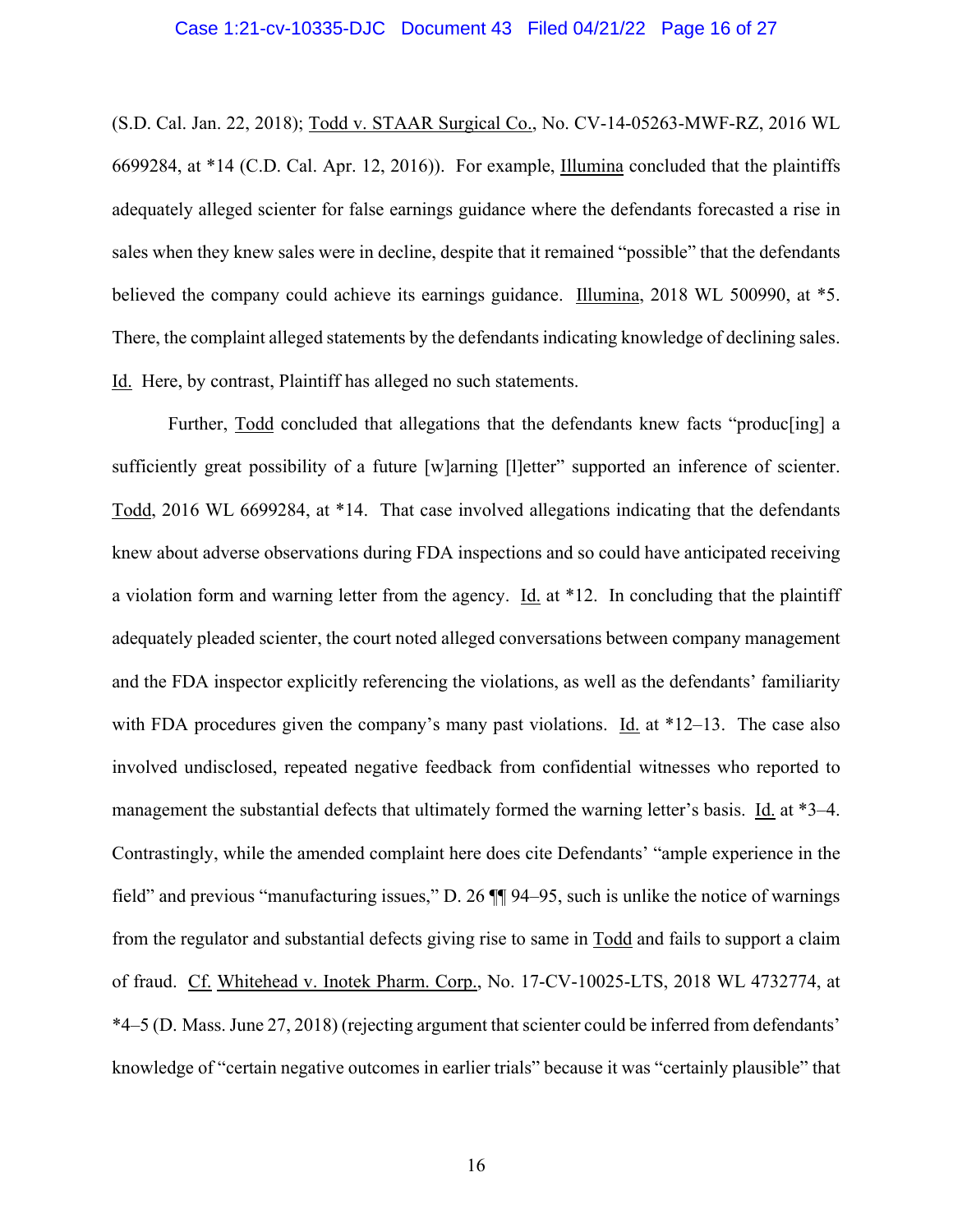### Case 1:21-cv-10335-DJC Document 43 Filed 04/21/22 Page 17 of 27

optimism regarding future of drug remained defendants' "sincere view" and the plaintiff "alleged no evidence that [made] the opposite inference as or more compelling").

For all these reasons, Plaintiff's argument that Defendants possessed the requisite scienter based upon their intentional or reckless disregard for the comparability plan's deficiency fails.

### b) Motive and Opportunity

A "plaintiff may combine various facts and circumstances indicating fraudulent intent to show a strong inference of scienter," including allegations "that the defendants had the motive ('concrete benefits that could be realized by . . . the false statements and wrongful nondisclosures') and opportunity ('the means and likely prospect of achieving concrete benefits by the means alleged') to commit the fraud." Aldridge, 284 F.3d at 82 (alteration in original) (quoting Novak v. Kasaks, 216 F.3d 300, 307 (2d Cir. 2000)) (further citation omitted). "[E]vidence of motive and opportunity may establish a strong inference of scienter" but requires "additional factual support." See id.

 According to Plaintiff, Defendants misled investors "to raise sorely needed capital" by selling the Company's stock at artificially inflated prices. D. 34 at 28. Bluebird previously reported that it "has incurred losses since inception and to date has financed its operations primarily through the sale of shares of the Company's stock" and "expects to continue to generate operating losses and negative operating cash flows for the next few years and will need additional funding to support its planned operating activities through profitability." D. 26 ¶ 71. Plaintiff, therefore, argues that bluebird's May 2020 public offering, which raised aggregate net proceeds of \$541.5 million, was "critical for the Company" and provided a motive to commit fraud. D. 34 at 28; see D. 26 ¶¶ 73–75.

Even assuming Plaintiff adequately pleads motive, Plaintiff still has not alleged sufficient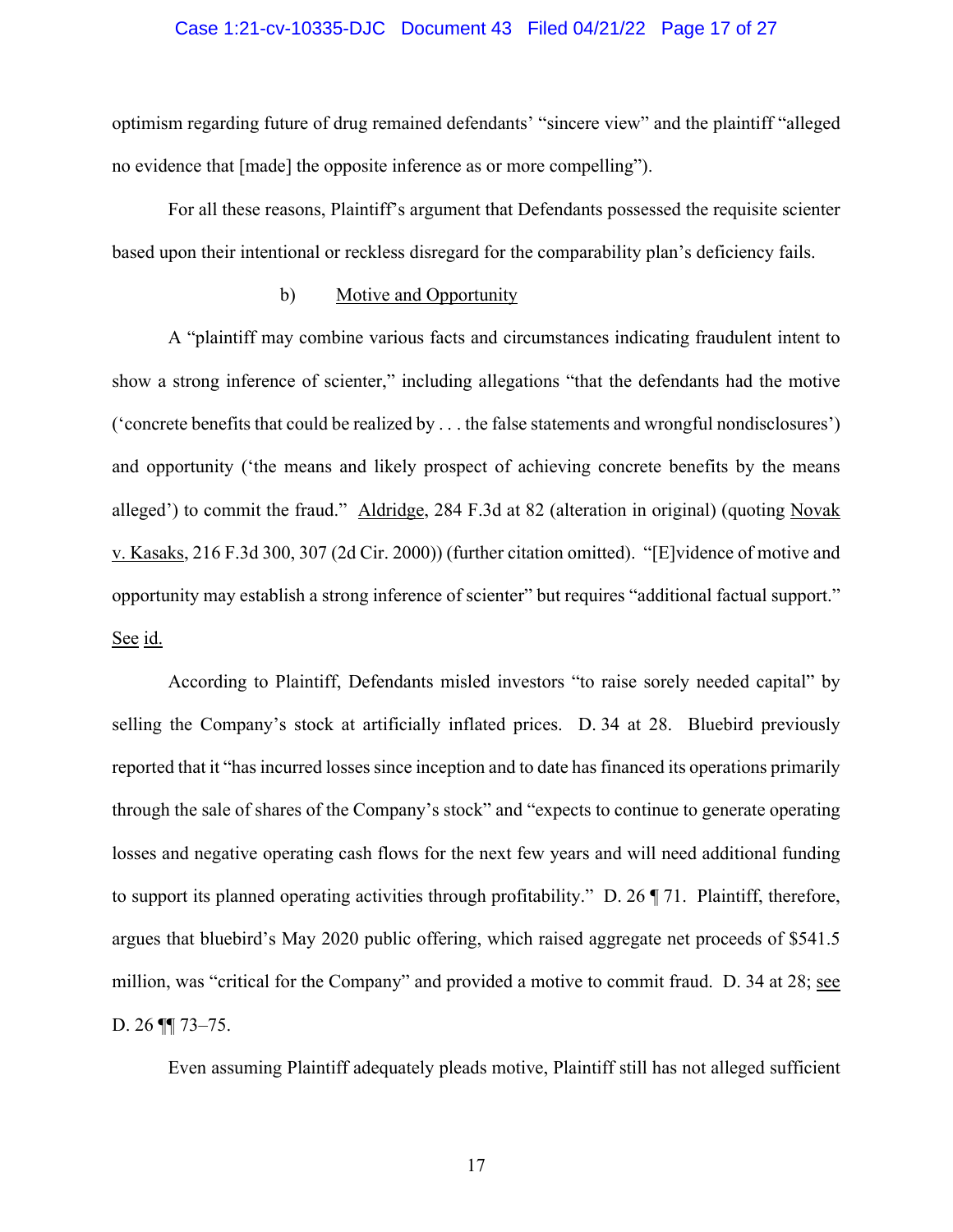### Case 1:21-cv-10335-DJC Document 43 Filed 04/21/22 Page 18 of 27

facts to establish a strong inference of scienter. Plaintiff cites Meyer v. Biopure Corp., 221 F. Supp. 2d 195, 209 (D. Mass. 2002) for the proposition that specific allegations as to a defendant company's need to raise capital may establish motive. See D. 34 at 28. Meyer, however, also noted that "evidence of motive and opportunity is not enough to create a blanket presumption that any omissions were made with intent to defraud; there must be some other indication of knowledge or a high degree of recklessness with respect to each act or omission," which the plaintiff there failed to allege. Meyer, 221 F. Supp. 2d at 209 (citing Aldridge, 284 F.3d 72, 82; Geffon v. Micrion Corp., 249 F.3d 29, 36 (1st Cir. 2001) (asserting that "a plaintiff must allege some additional misconduct from which a jury can draw a reasonable inference of intentional deception")); see Lenartz v. Am. Superconductor Corp., 879 F. Supp. 2d 167, 185–86 (D. Mass. 2012) (noting that the "mere statement" that a company obtained funding tied to an allegedly inflated stock price is "insufficient to create a strong inference either of an intent to deceive or of recklessness" (citation omitted)).

As concluded above, Plaintiff fails to allege facts indicating that Defendants intentionally or recklessly disregarded the comparability plan's deficiency in announcing the accelerated approval timeline. The amended complaint, moreover, contains no allegations of insider trading, a divergence between internal reports and public statements, bribery by top company officials, significant GAAP violations or any other "factors that the First Circuit has found to support an inference of scienter." See Angelos v. Tokai Pharm., Inc., 494 F. Supp. 3d 39, 57 (D. Mass. 2020). Accordingly, Plaintiff's allegations of Defendants' motive and opportunity fail to establish a strong inference scienter absent additional allegations of intentional or reckless misconduct.

### c) Core Operations Theory

Plaintiff further contends that a "core operations" theory supports a strong inference of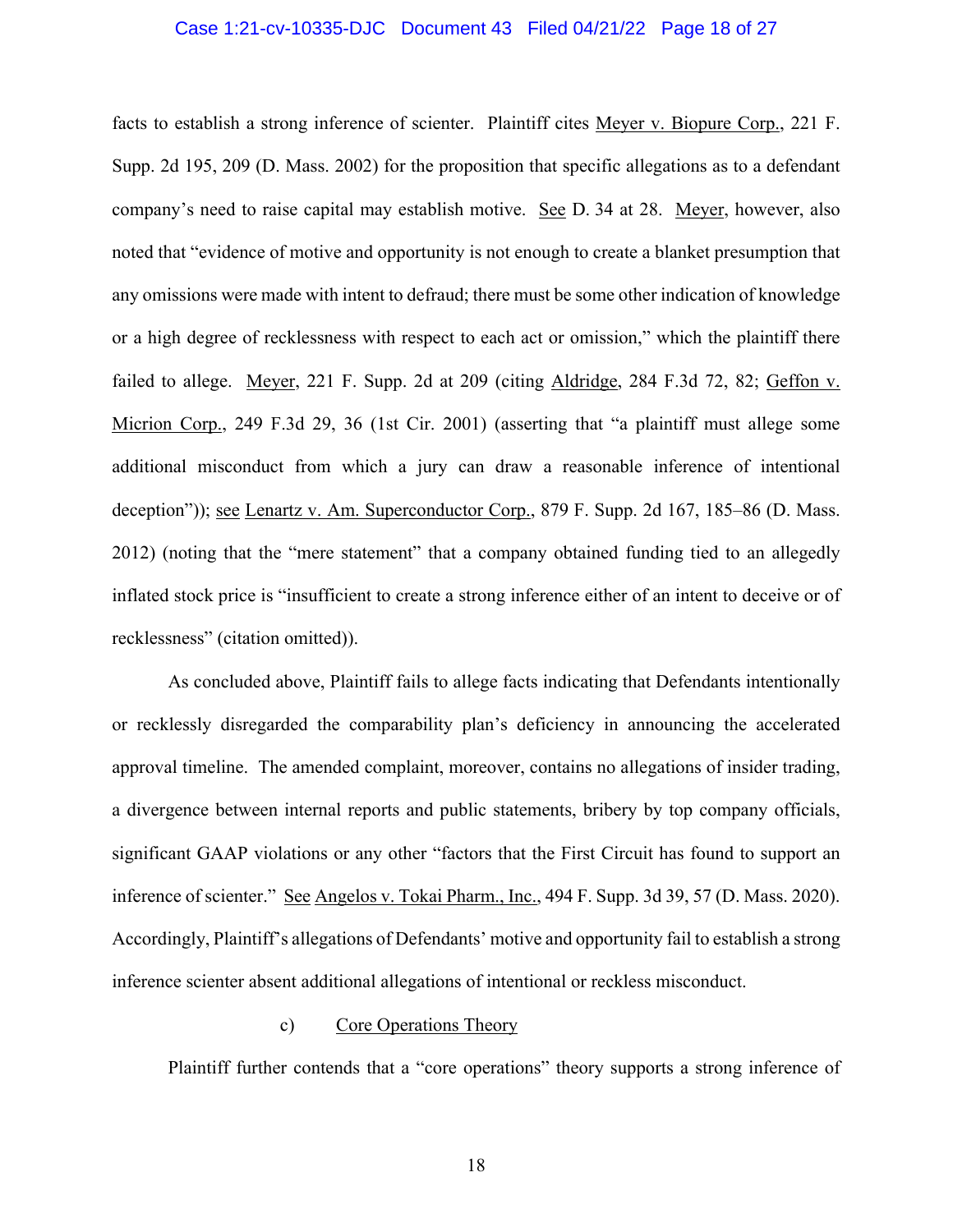## Case 1:21-cv-10335-DJC Document 43 Filed 04/21/22 Page 19 of 27

scienter. D. 34 at 32–33. Under such a theory, "facts critical to a business's core operations ... are so apparent that their knowledge may be attributed to the company and its officers." Crowell v. Ionics, Inc., 343 F. Supp. 2d 1, 19 (D. Mass. 2004) (alteration and citation omitted). Courts, however, "have been hesitant to apply significant weight to 'core operations' allegations without other significant evidence of a defendant's intent or recklessness, or a 'plus factor.'" In re Biogen Inc. Sec. Litig., 193 F. Supp. 3d 5, 51 (D. Mass. 2016), aff'd, 857 F.3d 34 (1st Cir. 2017) (quoting In re A123 Sys., Inc. Sec. Litig., 930 F. Supp. 2d 278, 285 (D. Mass. 2013)). "As a general matter, corporate management's general awareness of the day-to-day workings of the company's business does not establish scienter—at least absent some additional allegation of specific information conveyed to management and related to the fraud or other allegations supporting scienter." Metzler Asset Mgmt., 928 F.3d at 165 (quoting S. Ferry LP, No. 2 v. Killinger, 542 F.3d 776, 784– 85 (9th Cir. 2008)) (internal quotation marks and further citation omitted).

Plaintiff argues that the fact that "LentiGlobin stood to be by far bluebird's most lucrative development, and its most attractive offering for shareholders," supports "a strong inference that Leschly and Baird were directly involved in, or at least knowledgeable of," the comparability plan. D. 34 at 33; see D. 26 ¶ 34 (alleging that LentiGlobin could be a "blockbuster therapy" for bluebird), ¶¶ 41–42 (alleging statements by Baird describing the suspension-based manufacturing process as "critical"), ¶ 44 (alleging statements by Leschly describing same).

Even assuming Leschly and Baird's knowledge of the suspension process as being critical to LentiGlobin's value proposition, such is insufficient to support that any one aspect of the comparability analysis plan was so "apparent" that knowledge of such aspect "may be attributed to the company and its officers." See Crowell, 343 F. Supp. 2d at 19; see also Venkataraman v. Kandi Techs. Grp., Inc., No. 20 CIV. 8082 (LGS), 2021 WL 4952260, at \*4 (S.D.N.Y. Oct. 25,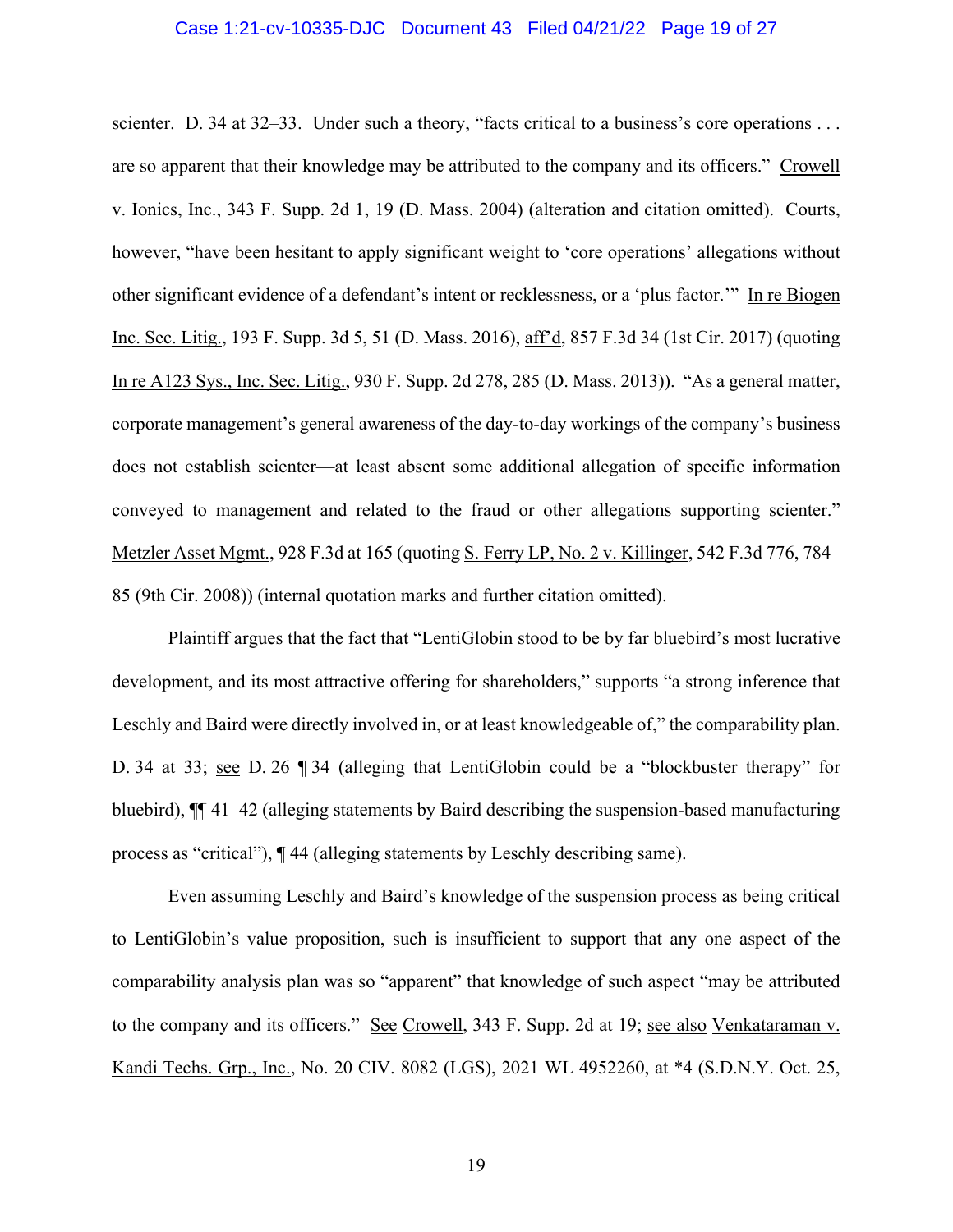### Case 1:21-cv-10335-DJC Document 43 Filed 04/21/22 Page 20 of 27

2021) (stating that management "would not necessarily have known (as part of core operations of the business) the test for what constitutes a related party under the applicable accounting rules"). The Court cannot impute to Leschly and Baird knowledge of the comparability plan's specific deficiency "absent some additional allegation of specific information conveyed to management and related to the fraud or other allegations supporting scienter." See Metzler Asset Mgmt., 928 F.3d at 165 (citation and internal quotation marks omitted). Plaintiff has failed to allege particularized facts as to such plus factor supporting that Leschly or Baird knew or should have known that the FDA would request further comparability analysis, delaying LentiGlobin's approval timeline. Thus, Plaintiff's core operations theory fails to support a strong inference of scienter.<sup>2</sup>

# d) Weighing Opposing Inferences

Considering the complaint as a whole, including "plausible opposing inferences," Tellabs, 551 U.S. at 323, the strongest inferences favor Defendants. Plaintiff's theory of scienter relies upon the unsupported claim that the FDA was "highly likely to reject bluebird's plan" because it

<sup>&</sup>lt;sup>2</sup> Following the motion hearing, Plaintiff filed a notice of supplemental authority arguing that Construction Industry & Laborers Joint Pension Trust v. Carbonite, Inc., 22 F.  $4<sup>th</sup>$  1 (1st Cir. 2021), supports a strong inference of scienter here. D. 39. That decision, however, compels no different outcome. Construction Industry concluded that the company's view of the product at issue as "important"—evidenced by "two specific plugs from top management"—supported a strong inference of scienter. Id. at 9. But such inference of scienter was bolstered by other factors, including that "it does not require a PhD to know that a product cannot be 'super strong' if it has never once done what it is supposed to do" and internal reports stating that the product was not ready for market. Id. at 9-10 (noting that "it is not enough to say that senior management would have paid some attention to the product that they were raving about; the complaint must allege particular facts strongly suggesting that that attention exposed them to information that either rendered their public statements false or necessarily invited further investigation"). Here, Plaintiff alleges no such "red flag[s]." See id. at 10.

The Court ALLOWS *nunc pro tunc* Defendants' motion for leave to file a response to Plaintiff's notice of supplemental authority, D. 41, and also has considered that response, D. 41-1, in resolving the motion to dismiss.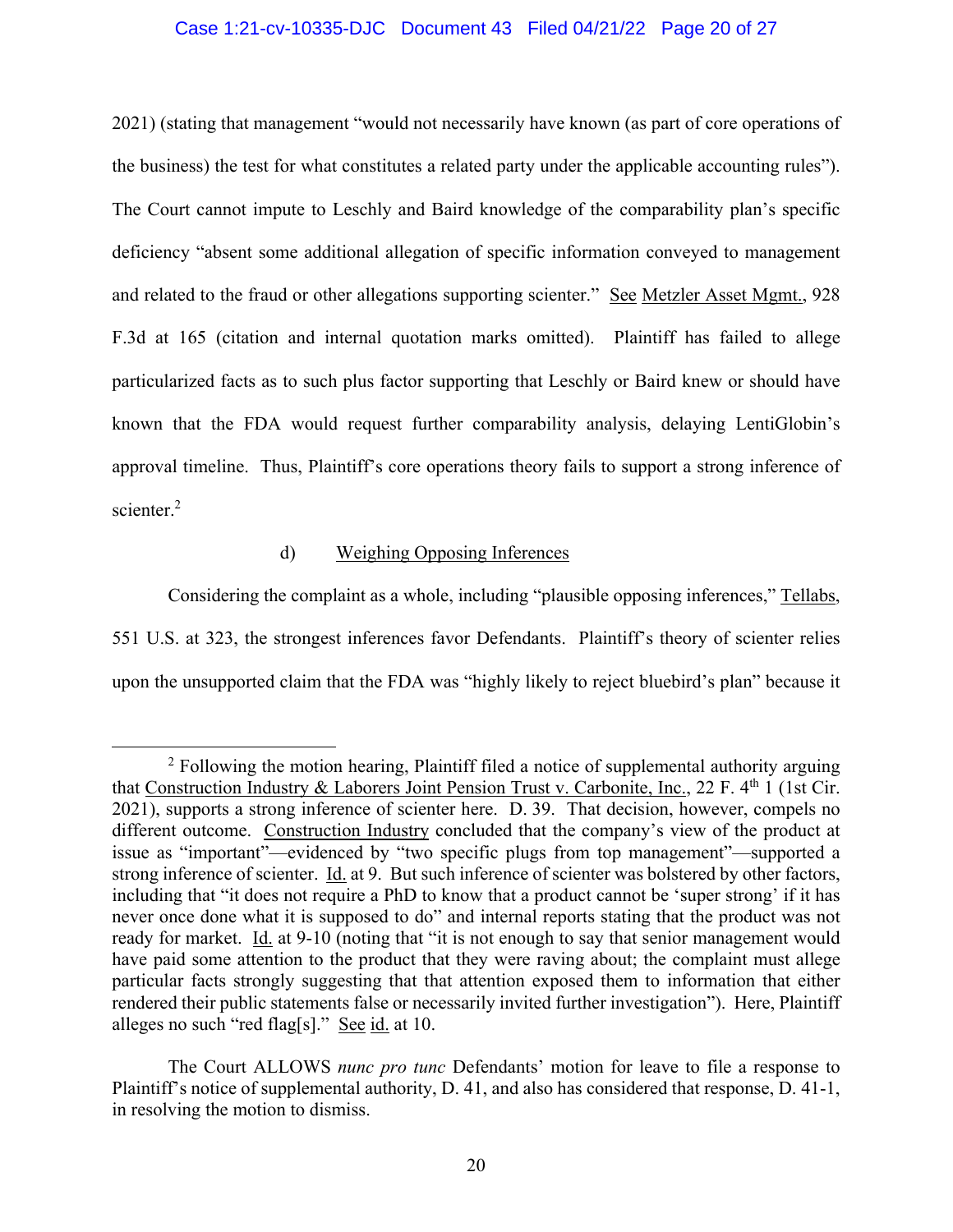## Case 1:21-cv-10335-DJC Document 43 Filed 04/21/22 Page 21 of 27

"could not show comparable potency at all." D. 34 at 26. As concluded above, however, the amended complaint fails to allege sufficient facts to support the claim that Defendants knew or recklessly did not know that the plan would be rejected by the FDA for this deficiency. The competing, nonculpable inference from the facts alleged—that bluebird designed a comparability study it thought would be sufficient given that the FDA has not prescribed a specific method for showing comparability and that bluebird used healthy donor cells to demonstrate comparability in the past—is more compelling than Plaintiff's proposed inference. Further, this nonculpable inference is particularly strong given Defendants' repeated disclaimers about the possibility that the FDA would require additional studies or data collection, see Corban, 868 F.3d at 38–39, as well as bluebird's prompt disclosure of the agency's feedback regarding the need for further comparability analysis, see Fire & Police Pension Ass'n of Colo., 778 F.3d at 243; Genzyme, 754 F.3d at 42. Accordingly, Plaintiff fails to allege facts supporting a strong inference of scienter.

#### *2. Actionable Misstatement or Omission*

Defendants also argue that the amended complaint fails to allege an actionable misstatement or omission on two grounds: (1) Plaintiff has not shown that Defendants made a materially false or misleading statement or omission, D. 31 at 29–31, and (2) most of the alleged misstatements are further immunized by the PSLRA's "safe harbor" provisions, id. at 31–34.

### a) Materially False or Misleading

"To establish a material misrepresentation or omission, [a plaintiff] must show 'that defendants made a materially false or misleading statement or omitted to state a material fact necessary to make a statement not misleading." Ganem, 845 F.3d at 454 (quoting Geffon, 249 F.3d at 34). "Information is material if a reasonable investor would have viewed it as having significantly altered the total mix of information made available." Miss. Pub. Emps. Ret. Sys. v.

21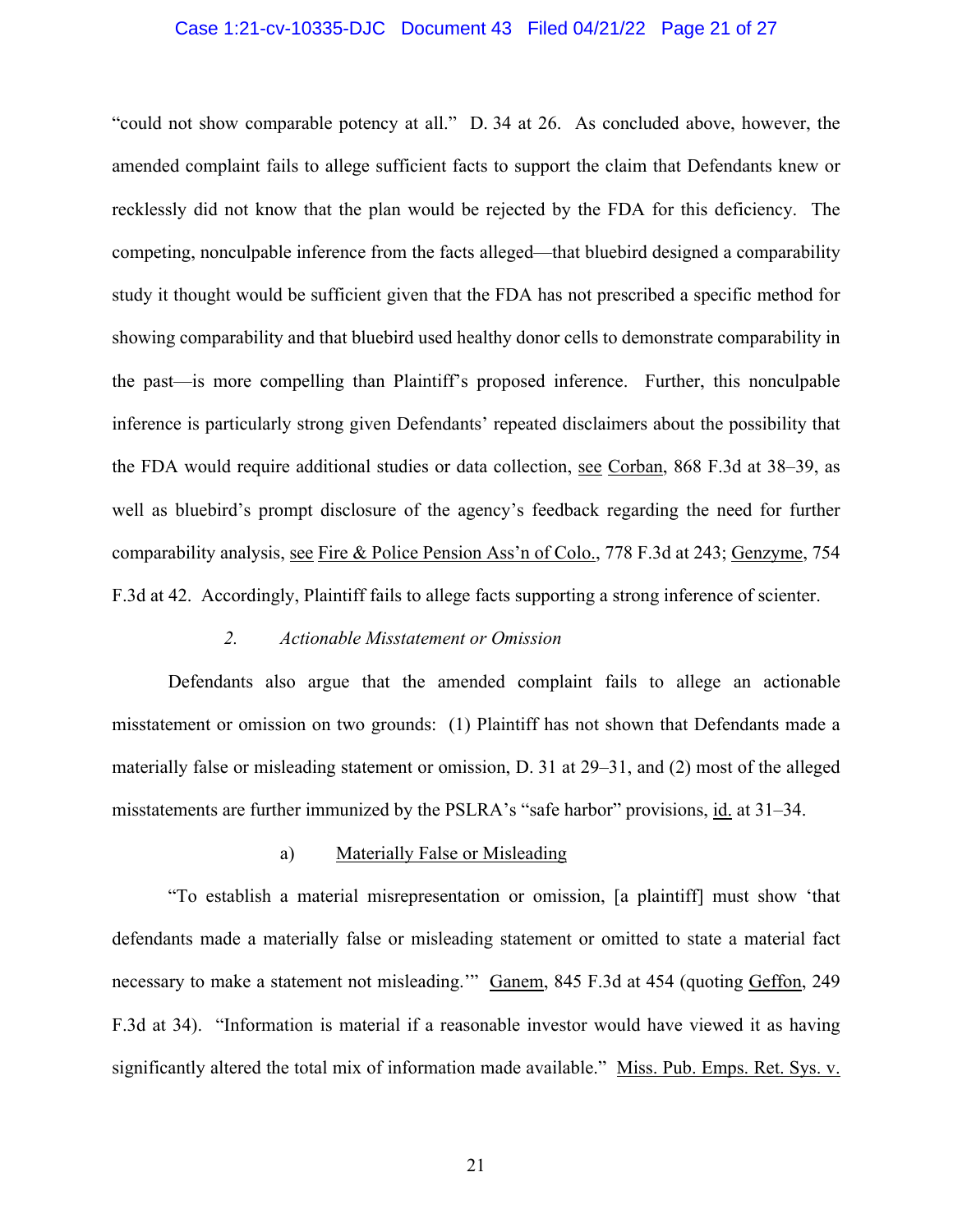### Case 1:21-cv-10335-DJC Document 43 Filed 04/21/22 Page 22 of 27

Boston Sci. Corp., 523 F.3d 75, 85 (1st Cir. 2008) (citations and internal quotation marks omitted). The allegations in the complaint also must meet the standard under Fed. R. Civ. P. 9(b) and the "heightened pleading requirements" imposed by the PSLRA. Id. Although "[i]n most circumstances, disputes over the materiality of allegedly false or misleading statements must be reserved for the trier of fact," Shaw, 82 F.3d at 1217, dismissal is appropriate where "[t]he Court finds that, even taking all facts alleged as true, most of the challenged statements were not material misrepresentations or omissions," Wasson v. LogMeIn, Inc., No. 18-cv-12330-ADB, 2020 WL 5946813, at \*17 (D. Mass. Oct. 7, 2020). The Court also must dismiss a securities fraud complaint "predicated on the concealment of information if that information was, in fact, disclosed." In re First Marblehead Corp. Sec. Litig., 639 F. Supp. 2d 145, 155 (D. Mass. 2009) (citations omitted).

None of Defendants' alleged statements was materially false or misleading. Plaintiff argues that Defendants misled investors by omitting that their comparability analysis plan entailed using only healthy cells and could not demonstrate comparable potency. D. 34 at 34. As Defendants contend, D. 31 at 29, however, and this Court concludes above, Plaintiff's argument amounts to a claim of "fraud by hindsight." ACA Fin., 512 F.3d at 62. Plaintiff alleges no contemporaneous facts demonstrating that bluebird knew or should have known that the FDA would require further comparability analysis based upon the Company's use of healthy patient cells. Further, bluebird's press releases, periodic reports and other statements cautioned that the timing of its BLA submission might be delayed if the FDA required additional analysis. See, e.g., D. 26 ¶¶ 55, 65, 82; D. 32-10 at 7; D. 32-14 at 7. Because the facts alleged indicate that Defendants disclosed to investors the relevant risk as understood at the time of disclosure, Plaintiff cannot establish that Defendants' statements were materially false or misleading. See First Marblehead Corp., 639 F. Supp. 2d at 155.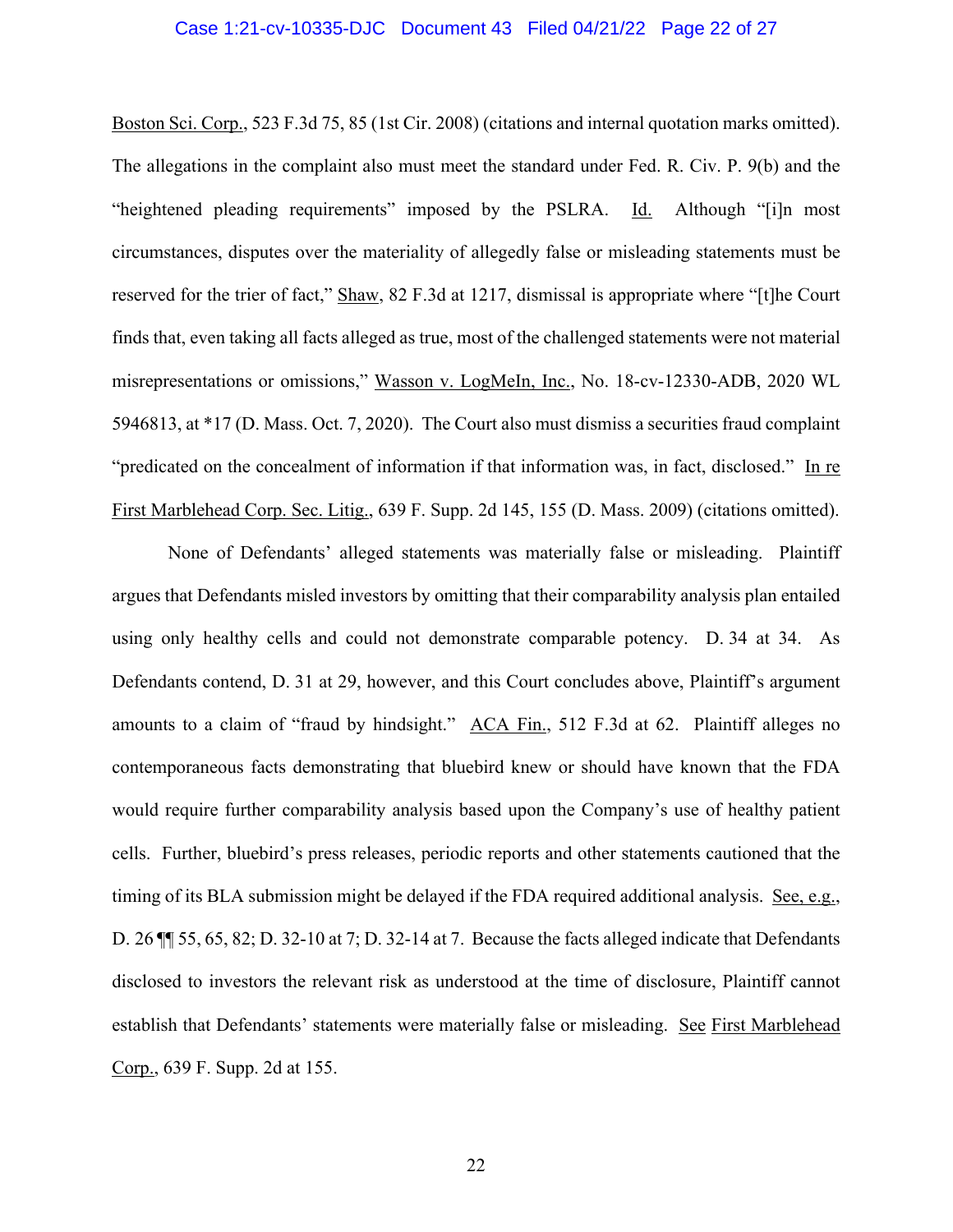### b) Safe Harbor

The PSLRA's "safe harbor" provisions further immunize Defendants' statements. These provisions "sharply limit liability of companies and their management for certain 'forward-looking statements,' . . . when such statements are accompanied by appropriate cautionary language." In re Smith & Wesson Holding Corp. Sec. Litig., 669 F.3d 68, 71 n.3 (1st Cir. 2012) (citing 15 U.S.C. § 78u-5). Forward-looking statements include statements "of the plans and objectives of management for future operations, including plans or objectives relating to the products or services of the issuer." Meyer, 221 F. Supp. 2d at 203 (quoting 15 U.S.C.  $\S 78u-5(i)(1)(B)$ ). "[T]o be meaningful, cautionary statements must be 'substantive and tailored to the specific future projections, estimates or opinions . . . which plaintiffs challenge." Isham v. Perini Corp., 665 F. Supp. 2d 28, 39 (D. Mass. 2009) (quoting Smith & Wesson, 604 F. Supp. 2d at 340). Further, "if a forward-looking statement is accompanied by meaningful cautionary language the defendant's state of mind is wholly irrelevant." Leavitt v. Alnylam Pharms., Inc., 451 F. Supp. 3d 176, 186 (D. Mass. 2020) (citing In re Stone & Webster, Inc., Sec. Litig., 414 F.3d 187, 212 (1st Cir. 2005)).

Here, Defendants' alleged statements discussing potential FDA approval constituted forward-looking statements. See, e.g., D. 26 ¶ 55 (stating that bluebird was "planning to seek an accelerated approval" and "expect[ed] to submit" its BLA in late 2021); Leavitt, 451 F. Supp. 3d at 186 (referring to challenged statements, "which discussed potential FDA approval," as "typical forward-looking statements" because they "anticipated a hoped-for future event, FDA approval" and, therefore, "fit squarely within the [PSLRA's] safe harbor"); In re Sanofi Sec. Litig., 87 F. Supp. 3d 510, 535 (S.D.N.Y. 2015), aff'd sub nom. Tongue v. Sanofi, 816 F.3d 199 (2d Cir. 2016) (noting that statements about FDA approval "are classically forward-looking—they address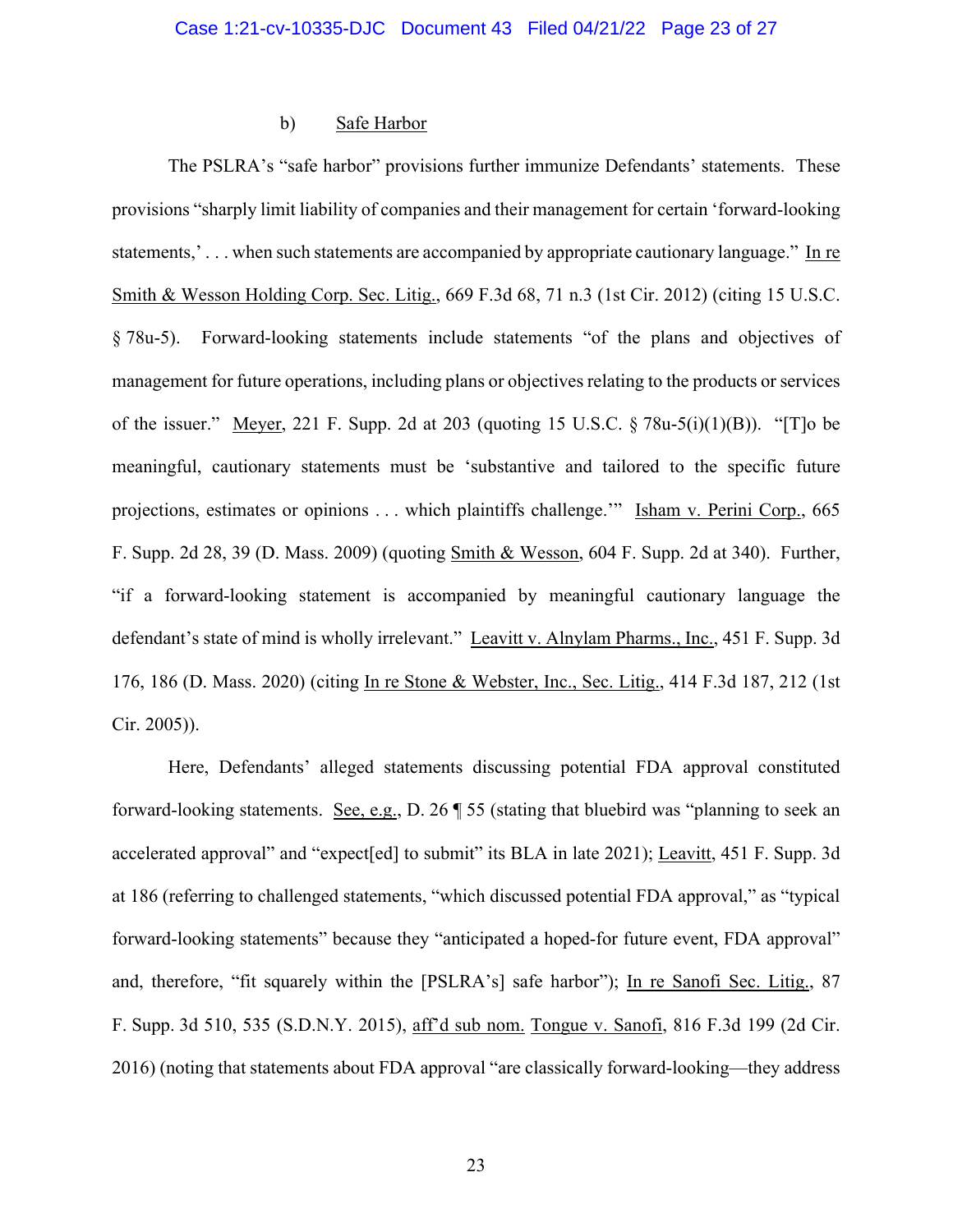#### Case 1:21-cv-10335-DJC Document 43 Filed 04/21/22 Page 24 of 27

what defendants expected to occur in the future"). Moreover, these statements were accompanied by meaningful cautionary language. See, e.g., D. 32-14 at 7–8; Harrington, 2017 WL 1946305, at \*9 (concluding that "statements identify[ing] specific risk factors including . . . the possibility of the FDA not approving the drug . . . is precisely what the law requires").

Plaintiff argues that, "[w]hile Defendants accurately disclosed the nature of the risk—that the FDA may not accept its plan, which may delay the LentiGlobin BLA submission"— Defendants failed meaningfully to "disclose the high probability of the risk materializing because they misleadingly omitted that bluebird's comparability analysis plan could not show comparable potency." D. 34 at 37. Plaintiff cites Hill, in which the First Circuit stated that "[t]he omission of a known risk, its probability of materialization, and its anticipated magnitude, are usually material to any disclosure discussing the prospective result from a future course of action." Hill, 638 F.3d at 57 (quoting Lormand v. US Unwired, Inc., 565 F.3d 228, 248 (5th Cir. 2009)). Hill, however, also noted that, "[t]o the extent that the plaintiff's complaint is that the precise degree of risk was not stated, that failure is not sufficient to have rendered the statements misleading." Id. at 60 (stating that "where the level of risk is unknown and the existence of a risk is disclosed, we shall hesitate to conclude that disclosure is misleading merely because it did not state that the risk was 'serious'").

Here, Defendants disclosed to investors the risk known at the time of the relevant SEC filings, press releases and analyst conference calls. Plaintiff has not alleged sufficient facts to support that a more precise degree of risk was, or should have been, known to Defendants prior to the Company receiving the FDA's feedback on its comparability analysis plan. Cf. Hill, 638 F.3d at 60. Accordingly, Defendants' forward-looking statements, accompanied by meaningful cautionary language, fall within the PSLRA's safe harbor.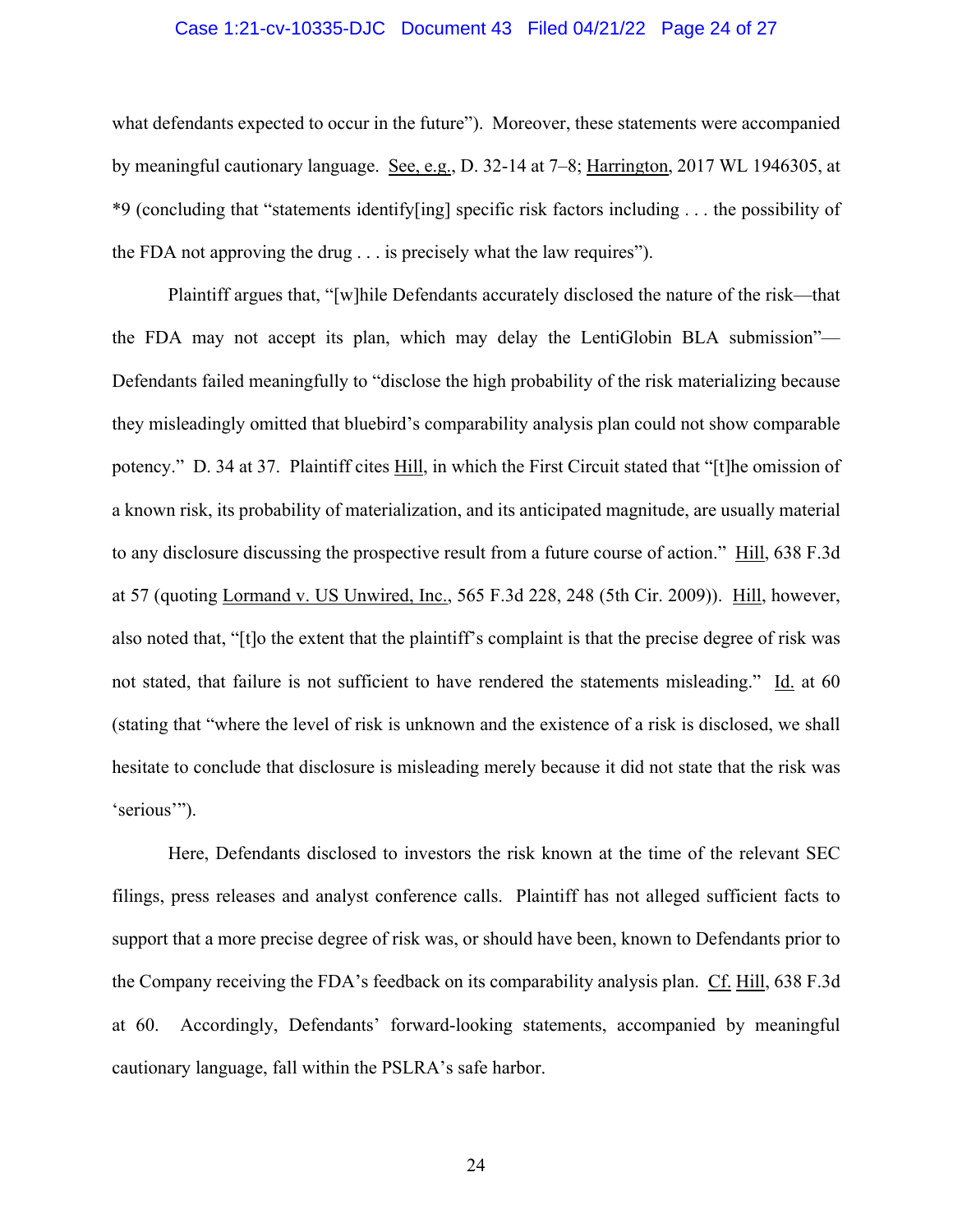## Case 1:21-cv-10335-DJC Document 43 Filed 04/21/22 Page 25 of 27

For all these reasons, the amended complaint also fails to allege an actionable misstatement or omission.

### *3. Loss Causation*

The PSLRA provides that "the plaintiff shall have the burden of proving that the act or omission of the defendant . . . caused the loss for which the plaintiff seeks to recover damages." 15 U.S.C. § 78u-4(b)(4). Plaintiffs may establish loss causation by showing that a corrective disclosure was "a 'substantial' cause of their losses." See Mass. Ret. Sys. v. CVS Caremark Corp., 716 F.3d 229, 237–39 (1st Cir. 2013) (quoting FindWhat Inv. Grp. v. FindWhat.com, 658 F.3d 1282, 1309 (11th Cir. 2011)). A "corrective disclosure" occurs when a company "release[s]... information that reveals to the market the pertinent truth that was previously concealed or obscured by the company's fraud." Id. at 237 (quoting FindWhat Inv. Grp., 658 F.3d at 1311–12); see Coyne v. Metabolix, Inc., 943 F. Supp. 2d 259, 273 (D. Mass. 2013) (explaining that "the announcement must connect the current, present, negative information to the earlier false or misleading statement" (emphasis omitted)).

Plaintiff cannot show loss causation because he has not alleged any corrective disclosure. Even assuming Plaintiff can connect bluebird's November 4, 2020 announcement that the Company planned to delay its BLA submission to the following day's stock drop, D. 26 ¶¶ 103, 112, Plaintiff has not adequately alleged that Defendants "reveal[ed] to the market [a] pertinent truth that was previously concealed or obscured by the company's fraud." See Mass. Ret. Sys, 716 F.3d at 237; In re Wayfair, Inc. Sec. Litig., 471 F. Supp. 3d 332, 350 (D. Mass. 2020) (concluding that a press release "was not a 'corrective disclosure' because [p]laintiffs have not adequately pleaded scienter, so there is no adequate allegation that the defendants 'concealed' or 'obscured' any information from the public"). The Company's announcement that it had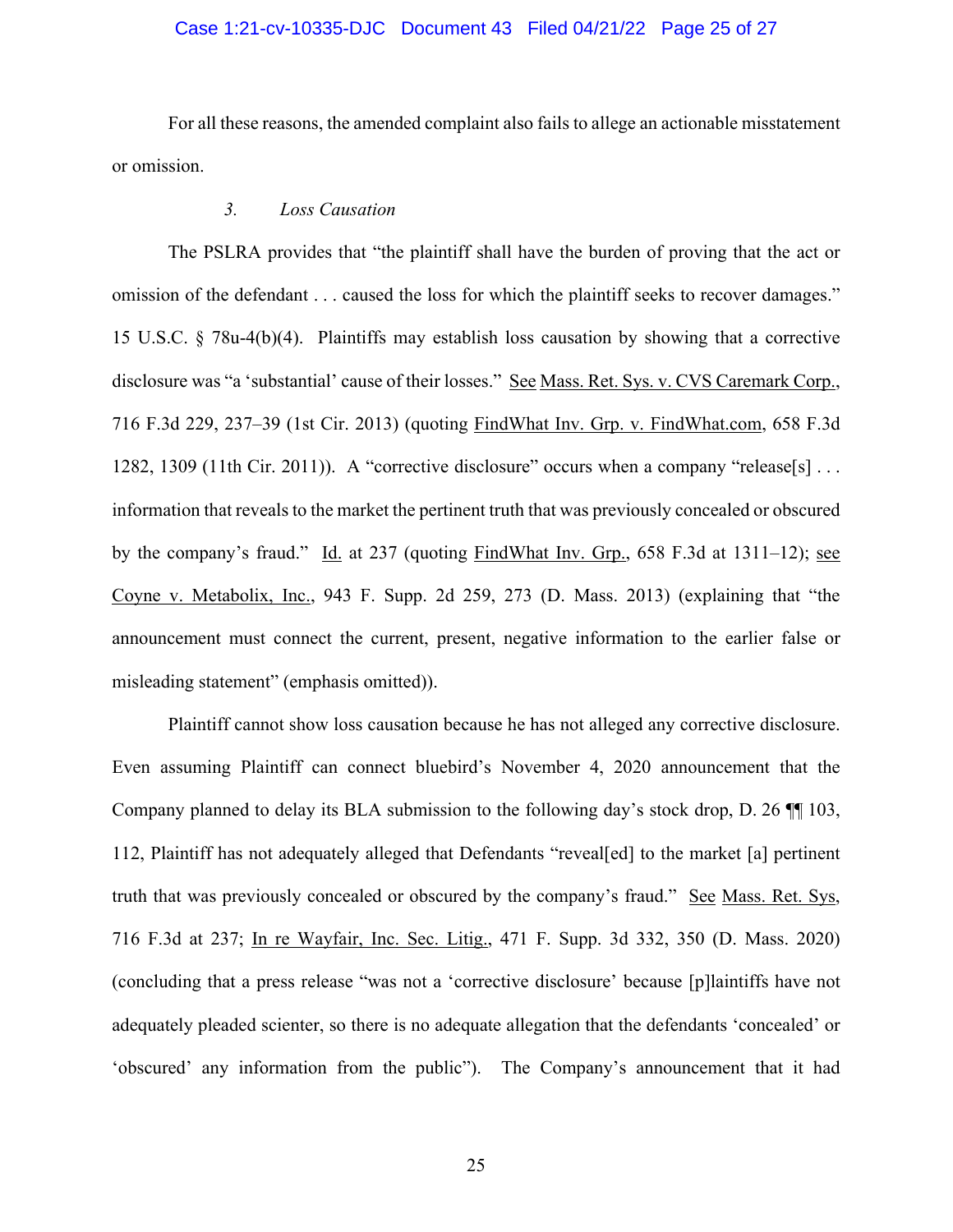### Case 1:21-cv-10335-DJC Document 43 Filed 04/21/22 Page 26 of 27

"adjust[ed] the timing of the BLA submission back to the more conservative initial target timing of late 2022," D. 26 ¶ 104, did not correct some untruth about the previously projected timeline but rather updated the Company's projection based upon new information.

Plaintiff's "zone of risk" theory, D. 34 at 38, fails for similar reasons. Under this theory, Plaintiff contends that his losses were caused by the materialization of a concealed risk—that is, the high probability of the risk that the FDA would require that bluebird conduct further comparability analysis to show comparable potency under the suspension process. Id. at 38–39; see Lentell v. Merrill Lynch & Co., 396 F.3d 161, 173 (2d Cir. 2005) (stating that "a misstatement or omission is the 'proximate cause' of an investment loss if the risk that caused the loss was within the zone of risk concealed by the misrepresentations and omissions alleged"). As noted above, however, Defendants did not conceal the risk that the FDA could require additional comparability analysis but disclosed that risk several times throughout the Class Period.

Accordingly, Plaintiff also fails to allege sufficient facts supporting loss causation.

#### **B. Section 20(a) Claim (Count II)**

Plaintiff claims that Leschly and Baird are individually liable under Section 20(a) of the Exchange Act based upon their positions of control and authority within the Company. D. 26 ¶¶ 135–40; D. 34 at 41–42. Section 20(a) imposes joint and several liability on "[e]very person who, directly or indirectly, controls any person liable" for a securities fraud violation. 15 U.S.C. § 78t(a). Thus, to state a claim under Section 20(a), a plaintiff must allege a primary violation of the Exchange Act.  $\overline{ACA}$  Fin., 512 F.3d at 67 (stating that "[t]he plain terms of [S]ection 20(a) indicate that it only creates liability derivative of an underlying securities violation"). Because Plaintiff fails to plead a primary securities law violation, Plaintiff's claim under Section 20(a) against Leschly and Baird also fails.